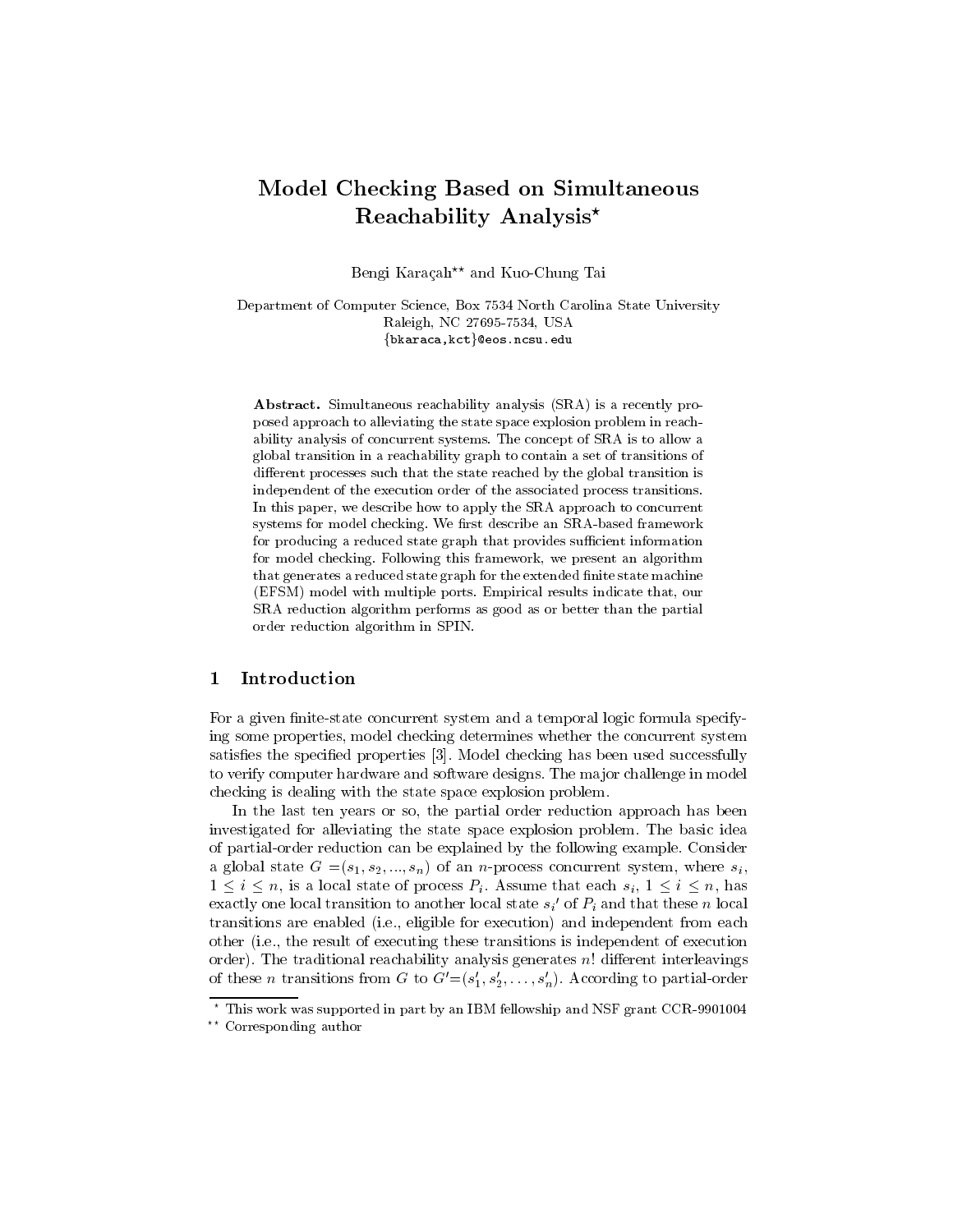reduction, only one of these  $n!$  sequences of n transitions is generated from  $G$  to  $G'$ . Earlier partial order reduction methods were developed for verifying deadlock freedom and other safety properties, while recent partial order reduction methods provide solutions to the model checking problem [3], [4],and [11] .

Simultaneous reachability analysis (SRA) is a recently proposed approach to alleviating the state space explosion problem. SRA differs from partial-order reduction in that the former allows a global transition in a reachability graph to contain a set of independent local transitions. Consider the example mentioned earlier. According to SRA, only one global transition is generated from  $G$  to  $G'$ , with the global transition being the set of these n local transitions. Ozdemir and Ural developed an SRA-based reachability graph generation algorithm for the communicating finite state machine (CFSM) model [10]. Later Schoot and Ural improved the earlier algorithm [15] and showed that combining their new algorithm with partial order reduction techniques improves the performance of partial-order reduction for the verification of CFSM-based concurrent systems [14].

In this paper, we describe how to apply the SRA approach to concurrent systems for model checking. In section 2, we describe a framework for generating a simultaneous reachability graph  $(SRG)$  for model checking. In section 3, we define the extended finite state machine (EFSM) model with multiple ports. In section 4, we define the dependency relation for the multi-port EFSM model. In section 5, we present an *SRG* generation algorithm for the multi-port EFSM model. In section 6, we present preliminary results of our SRA approach to model checking. Finally we present our conclusions in section 7.

## 2 A Framework for Generating an SRG for Model Checking

In this section, we describe a framework for generating an *SRG* that provides sufficient information for model checking. Let  $M$  be a concurrent system conthat processes  $P_1$ ; Passima that each process Pi , is not in  $P_2$  , is in  $P_3$  , is in  $P_4$  , is in  $P_5$  , is in  $P_6$  , is in  $P_7$  , is in the process Pi , is in the process Pi , is in the process Pi , is in the p represented as a state transition system. Processes may communicate with each other by accessing shared variables and/or message queues. Let  $RG(M)$  denote the full reachability graph of M and let  $SRG(M)$  denote a reduced reachability graph of M according to SRA. A transition of some process in  $M$  is referred to as a transition of M. An edge in  $RG(M)$  is a transition of M, while an edge in  $SRG(M)$  is a set of transitions of M.

Let t and t be two transitions. T and t are process-dependent if they belong to the same process.  $\iota$  and  $\iota$  are race-dependent if they have a race condition due to access to shared variables or message channels.  $\iota$  and  $\iota$  are dependent if they are process-dependent or race-dependent, and they are independent otherwise. A transition is visible wrt a temporal logic formula if its execution changes the values of some variables in the formula. A transition is invisible if it is not visible.

Figure 1 shows algorithm Generate RG, which generates the reachability graph  $(RG)$  for a concurrent system in depth-first fashion and performs on-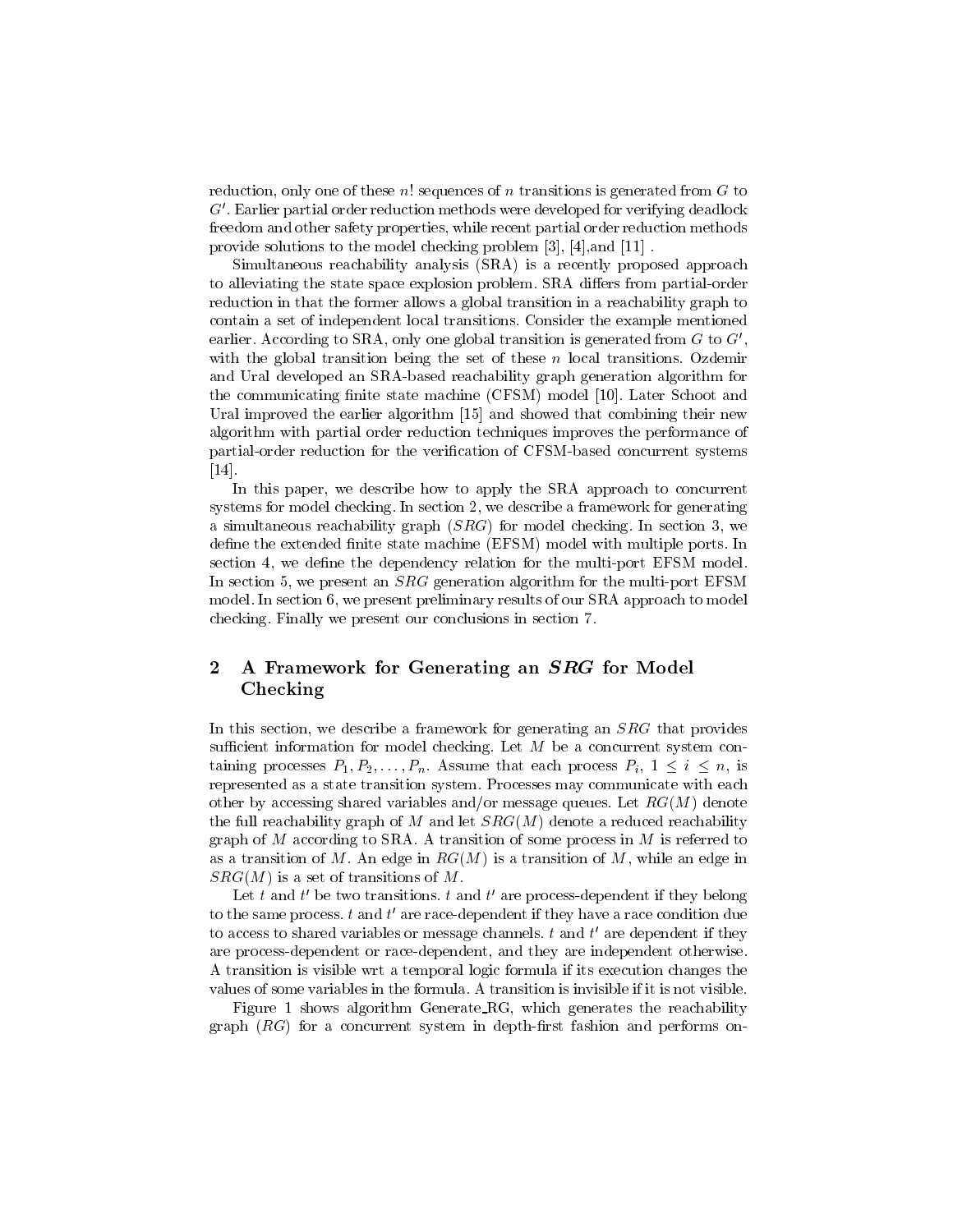

Fig. 1. Algorithm Generate RG

the-fly analysis for detecting deadlock and nonprogress states. Global states that are discovered and not yet expanded are maintained in a set called open. The initial global state is placed in *open* at the beginning of the algorithm. At each step, the last global state added to open is expanded, unless it is a deadlock or nonprogress state; in which case, the encountered fault is reported. Expanding a state  $G$  involves generating the edges and successors of  $G$ . Function Generate  $RGEdges(G)$  returns a set of edges where each edge corresponds to an enabled transition of G. The algorithm stops when all reachable states are expanded.

To generate an  $SRG$ , we replace Generate  $RGEdges(G)$  in algorithm Generate RG with Generate  $SRGEdges(G)$ , which generates a sets of edges for G, where each edge is a set of transitions. Generate  $\operatorname{SRGE}$ dges $(G)$  must satisfy two con
icting goals. On the one hand, it has to generate enough edges for checking the correctness of the specied properties. On the other hand, it has to avoid generating redundant edges. Below we propose a three-step framework for Generate SRGEdges (G). Let  $\mathcal{S}$  be set of enabled transitions at G. at G. at G. at G. at G. at G. at G. at G. at G. at G. at G. at G. at G. at G. at G. at G. at G. at G. at G. at G. at G. at G. at G. at G. at G. at G. at

Step 1: Generate subsets of Genabled that have no process-dependency. Thus, each generated subset contains at most one transition from each process.

Step 2: For each set  $E1$  generated by step 1, generate subsets of  $E1$  that do not have race-dependency. Thus, each generated subset does not contain two or more enabled transitions belonging to the same process or having race conditions. A solution for step 2 depends on the set of allowed operations that have race conditions.

Step 3: For each set  $E2$  generated by step 2, generate subsets of  $E2$  that contains at most one visible transition. The reason is to allow the generation of all possible interleavings of visible transitions. Each subset generated in this step is an edge of G.

At the end of step 2, each generated subset contains transitions that are independent with each other. Note that the concept of independent transitions is also used in partial order reduction. The basic idea of partial order reduction is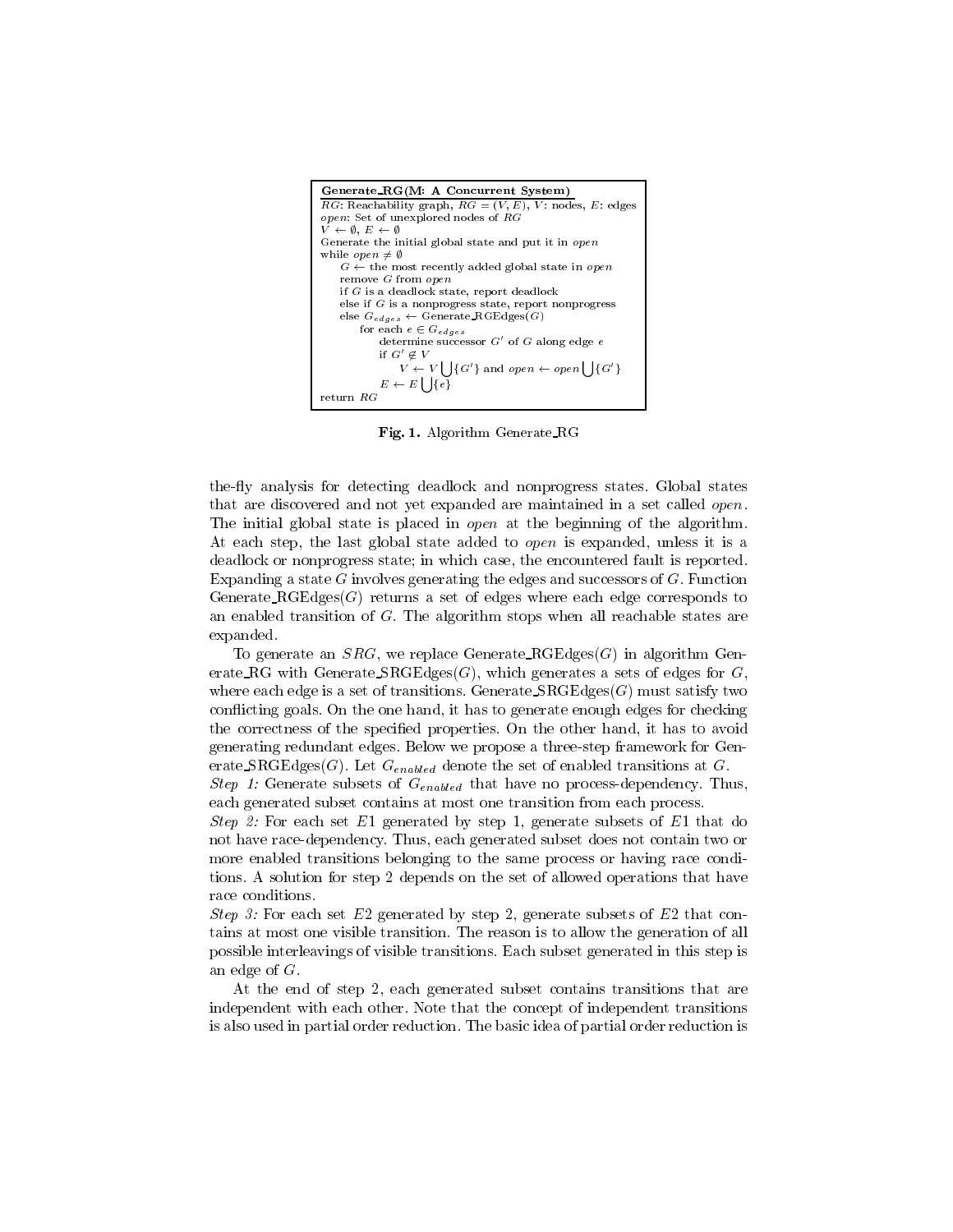to generate only one of totally ordered transition sequences with the same partial order (based on the dependency relation). SRA, however, generates a sequence of sets of pairwise independent transitions for totally ordered transition sequences with the same partial order. In section 4, we show how to follow the above framework to develop algorithm Generate SRGEdges for the multi-port EFSM model.

## 3 The Multi-Port EFSM Model

An extended finite state machine (EFSM) is a finite state machine in which each transition is associated with a predicate defined over a set of variables. We consider a set of EFSMs that communicate with each other by sending and receiving messages, where each EFSM contains a set of ports for receiving different types of messages. We refer to this EFSM model as the multi-port EFSM model. Compared to the EFSM models in [8],[2], the multi-port EFSM model has more expressive power. The concept of multiple ports is used in ADA, Estelle, and SDL [1],[13].

Our multi-port EFSM model assumes asynchronous message passing, which involves nonblocking send and blocking receive. A port of an EFSM can receive messages from one or more other EFSMs. Messages that arrive at a port are received in FIFO order. Each port has a bounded queue. The message delivery scheme between EFSMs is assumed to be causal-ordering, meaning that if a message is sent before another message (from the same or different EFSMs) to the same port of an EFSM, then the former arrives at the port before the latter  $\lceil 1 \rceil$ 

Formally, a multi-port EFSM P is defined as a 7-tuple  $P = \langle Q, q_0, V, T, I, O, \rangle$  $\delta$  >, where

- 1. Q: Set of states of P
- 2.  $q_0$ : Initial state of P
- 3.  $V$ : Set of local variables of  $P$
- 4.  $T: Set of port names of  $P$$
- 5. I : Set of input messages for all ports of P
- 6. O: Set of output messages of P
- 7.  $\delta$ : Set of transitions of P

 $\overline{\phantom{a}}$  . The following information the following information:

- ${}$  head(t): the start state of t, head(t) $\in Q$ .
- ${}$  tail(t): the end state of t, tail(t) $\in Q$ .
- ${t}_{pred}$ : a predicate involving variables in V, constants, and arithmetic/relational/ boolean operations.
- ${t_{comp}}$ : a computation block, which is a sequence of computational statements (assignment, loop, etc) involving the received message, variables in  $V$ , and constants.
- ${\color{red} T}$  . The central proportion, where pn 2 T is a point name in P and m and m and m p and message in I. in port(t)={pn} and in msg(t)={m}. If t has no receive operation, in port $(t)=$ in msg $(t)=\epsilon$ .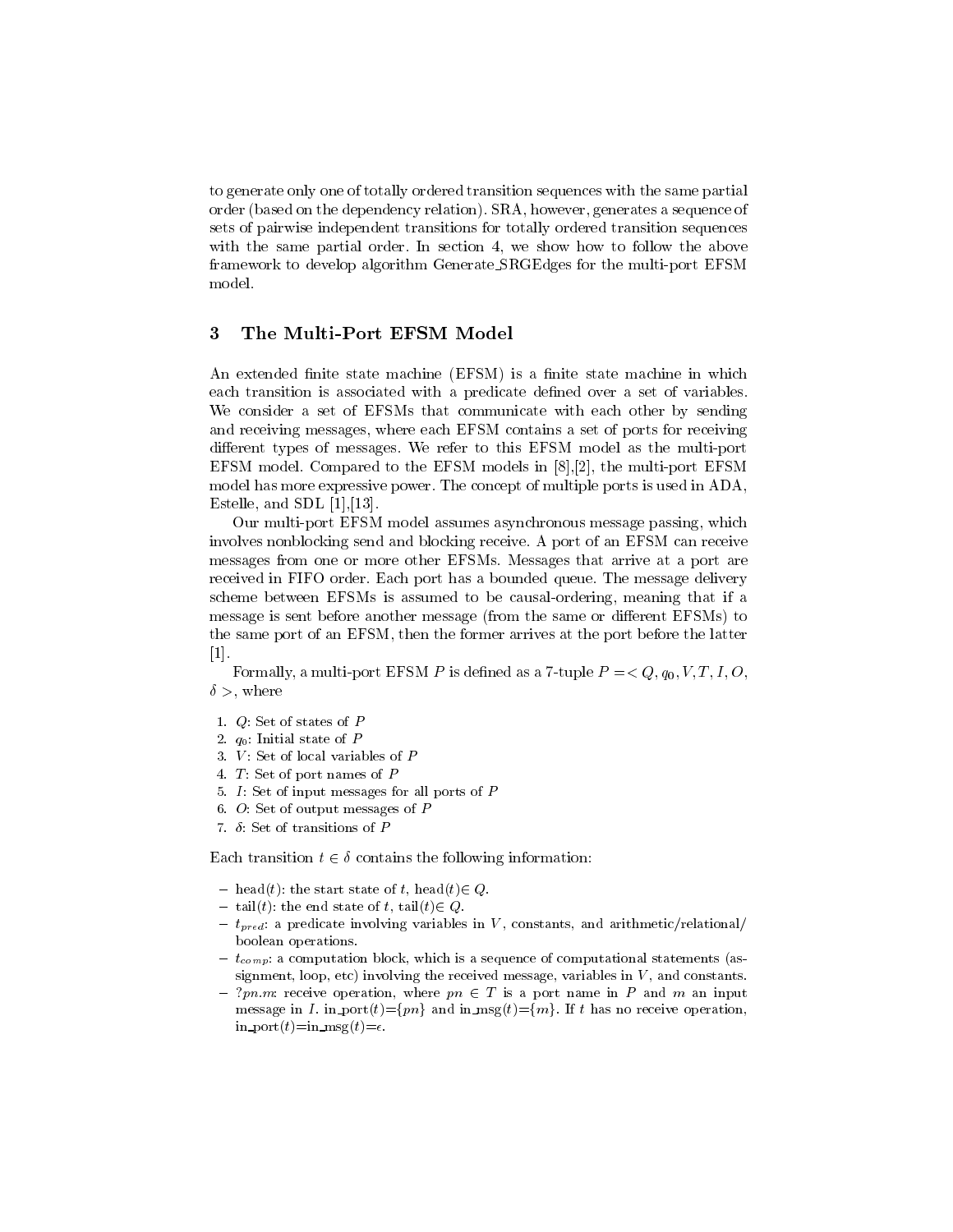${\bf p}$  is a positive properties, where pn 2 T is a point name of another EFSM and measured  ${\bf p}$ an output message in O. out\_port $(t)=\{pn\}$  and out\_msg $(t)=\{m\}$ . If t has no send operation, out port $(t)$ =out msg $(t)$ = $\epsilon$ .

Determining whether transition  $t$  of process  $P$  is executable (or enabled) when the current  $\alpha$  is the current state of P involves evaluating the checking theory is the checking the checking the checking the checking the checking the checking the checking the checking the checking the checking que for the port in port  $\{t\}$ . If the prediction is the state distance is not empty, then the is not empty, said to be executable or enabled, meaning that  $t$  is eligible for being selected for execution. Otherwise,  $t$  is said to be disabled. If  $t$  is selected for execution, the rst message in the message in the total in portfolio in portfolio in portfolio in portfolio in the senade of th operation associated with t is performed, and tail $(t)$  becomes the current state of P. Figure 2 illustrates a transition t with in port(t)={r1} and out port(t)={r2}. Note that at most three of the following parts may be missing in a transition: the predicate, receive operation, computational block and send operation. If both the predicate and the receive operation are missing, the transition is said to be a spontaneous transition.



Fig. 2. General Format of a Transition

In this paper, we analyze a system of multi-port EFSMs  $P_1, P_2, \ldots P_n$ , with each  $P$  ,  $P$  ,  $P$  is the  $P$  supported by  $P$  is the  $P$  supported by  $P$  is the  $P$  supported by  $P$  is the  $P$ also referred to as a process. The initial state of Pi and  $\alpha$  and  $\alpha$  and  $\alpha$  in  $\alpha$ state of Pi  $\mu$  . This is the form of  $\mu$  and point of Pi . For a transition t, proc(t) is the the process that contains transition t.

A transition sequence of a system of multi-port EFSMs is composed of zero or more transitions of these EFSMs. Length of a transition sequence  $\omega$ , denoted by jii, is the number of the number of the number of the number  $\mathbf{r}_1$  ,  $\mathbf{r}_2$  ::: the number of number of  $\mathbf{r}_1$ For any two transition sequences  $\sigma$  and  $\omega$ ,  $\sigma\omega$  denotes the concatenation of the two sequences. For a transition sequence  $\mathbb{P}^1$  ,  $\mathbb{P}^1$  ,  $\mathbb{P}^1$ t is time to the called a present of the called a permutation of the set of the set of the sequence of the set o of these transitions in arbitrary order. For a set T of transitions, perm $(T)=\{$  all permutations of transitions in T }. |T| denotes the cardinality of T. If  $|T| = n$ , then  $|perm(T)|=n!$ . For  $T_1.T_2...T_n$ , where  $T_i, 1 \leq i \leq n$ , is a set of transitions, perm(T1:T2 :::Tn) is dened as perm(T1).perm(T1)....perm(Tn).

**Definition 1.** A global state G of a system M of multi-port EFSMs contains the local state, the values of local variables and the contents of port queues for each process in M. The initial global state of M, denoted as  $G_0$ , contains the initial local states, initial local variable values and empty port queues for all processes in M.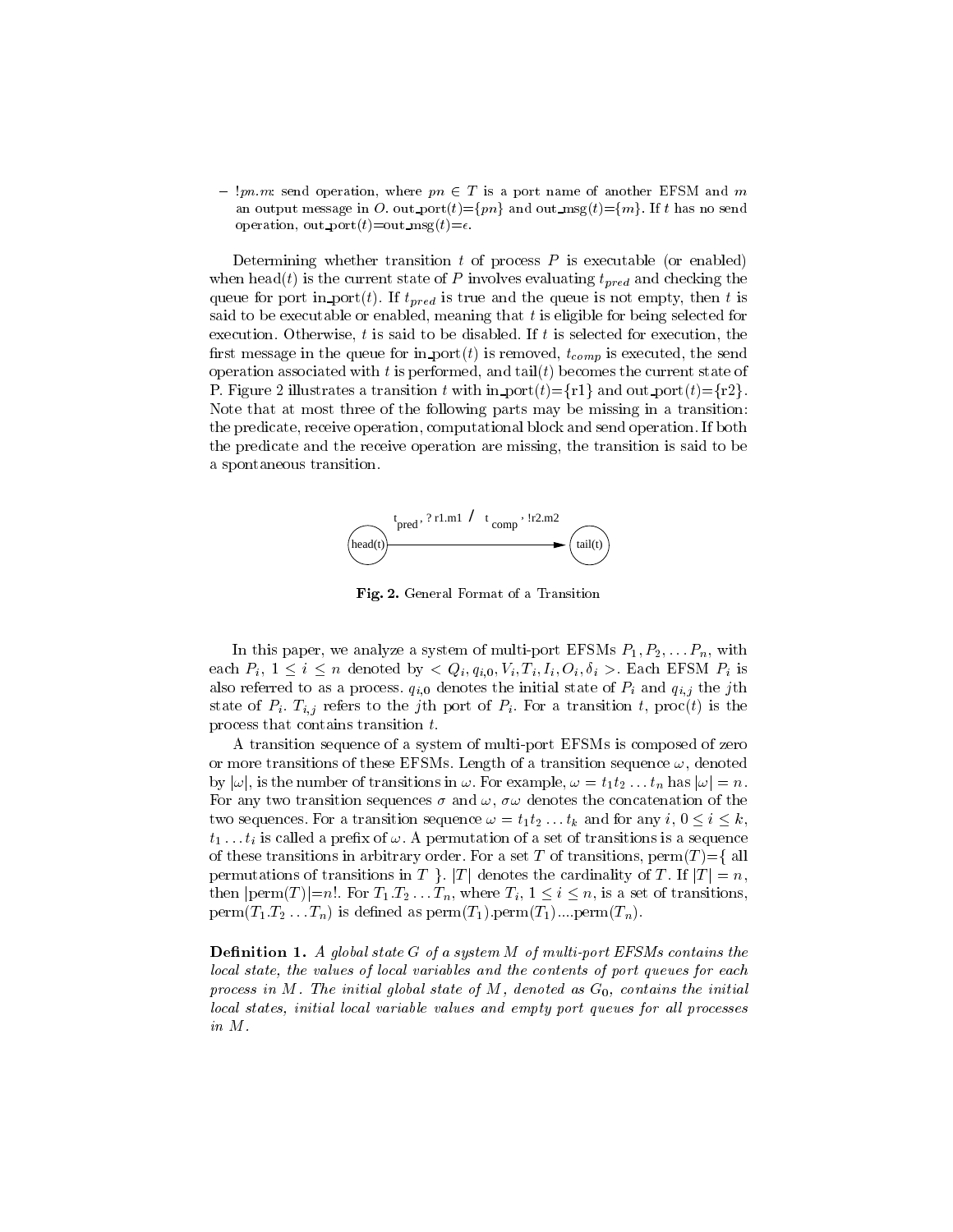**Definition 2.** Let G be a global state in the reachability graph of a system M of multi-port EFSMs.  $G'$  is an immediate sequential successor of  $G$ , denoted by  $G \rightarrow_M G'$ , if t is an enabled transition of G and G' is the state reached by t from G. G  $\rightarrow_M G'$  is denoted by  $G \rightarrow G'$ , if M is implied.

**Definition 3.** A sequential successor  $G'$  of  $G$ , reached by a transition sequence  $\omega$ , is denoted by  $G \stackrel{\omega}{\to} *G'.$ <br>**Definition 4.** The reachability graph (RG) of a system of multi-port EFSMs is

the set of all global states sequentially reachable from the initial global state of the system.

**Definition 5.** A global state  $G$  in the RG of a system of multi-port EFSMs is said to be a nonprogress state if G has no executable transitions. G is said to be a deadlock state if it is a nonprogress state and all port queues for all processes are empty.

An example system of processes P1,P2,P3, and P4 is shown in Figure 3. The transitions are labeled with numbers for ease of reference. Final states are designation of the circles. For simplicity, each process Pi  $\mathbf{r}$  , and  $\mathbf{r}$  , has no control  $\mathbf{r}$  , and  $\mathbf{r}$  , and  $\mathbf{r}$  , and  $\mathbf{r}$  , and  $\mathbf{r}$  , and  $\mathbf{r}$  , and  $\mathbf{r}$  , and  $\mathbf{r}$  , and local variables and its transitions contain only send and receive operations. The  $RG$  of the example system and the details of all global states are also in the figure.

#### 4 Dependency Relation for the Multi-Port EFSM Model  $\overline{\mathbf{4}}$

Dependency between transitions is a fundamental concept in partial-order reduction. According to [5], a valid dependency relation involves two transitions, while a valid conditional dependency relation involves a global state and two transitions. For the multi-port EFSM model, below we define a valid conditional dependency relation.

**Definition 6.** Let  $G$  be a global state of a system  $M$  of EFSMs. Two transitions t and the same independent write  $\mathbf{r}$  of  $\mathbf{r}$  and  $\mathbf{r}$ 

- 1. t1 and t2 are enabled transitions of <sup>G</sup>
- $\overline{P}$  (1)f  $\overline{P}$  and  $\overline{P}$
- $\mathcal{S}$  . either out portfolio for out portfolio for out portfolio for  $\mathcal{S}$  or out portfolio for  $\mathcal{S}$

t1 and t2 are said to be dependent wrt <sup>G</sup> otherwise. If t1 and t2 do not satisfy condition (2), they are said to be process-dependent. If they if they are not satisfy condition (3), they are said to be race-dependent.

Let S be a set of enabled transitions at a global state  $G$  of a system of EF-SMs. If no two transitions of S are process-dependent (race-dependent), then S is said to be process-independent (race-independent) at  $G$ . S is said to be an independent transition set at  $G$ , if it is process-independent and race-independent at  $G. S$  is said to be a maximal independent transition set at  $G$ , if  $G$  has no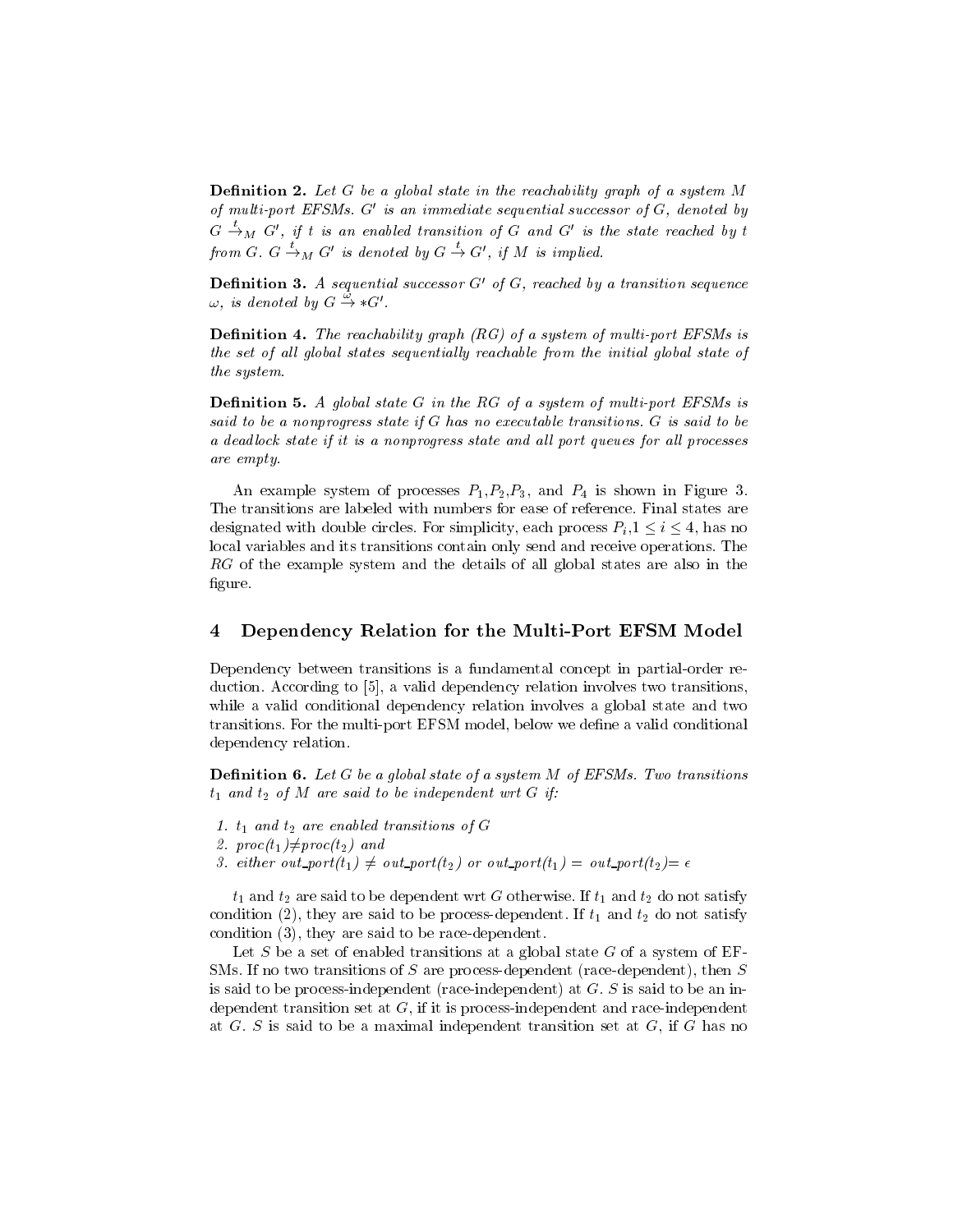

Fig. 3. Example 1

G. In the remainder of this paper, when we mention independent transitions wrt a global state, we often omit "wrt a global state" if this global state is implied. G. In the remainder of this paper, when we mention independent transitions wrt

Assume that transitions the time  $\mathcal{A}$  and independent with global state G. If  $\mathcal{A}$  $G \stackrel{\sim}{\to} \ast G'$ , then  $G \stackrel{\sim}{\to} \ast G'$ . Thus, the state reached from G after execution of t1 and t2 is independent of the execution order of t1 and t2. This property can be generalized to three or more independent transitions wrt a global state, as shown below.

**Lemma 1.** Let  $G$  be a global state of a system  $M$  of EFSMs. Let  $T$  be an independent set at G. Let  $\sigma$  and  $\omega$  be two permutations of T. If  $G \stackrel{\sigma}{\to} *G'$ , then  $G \stackrel{\omega}{\to} *G'$ .

**Definition 7.** Let  $G$  be a global state of a system  $M$  of EFSMs. Let  $t$  be a transition of M and let  $\alpha$  is a time  $\alpha$  in the and  $\alpha$  th and  $\alpha$  the and  $\alpha$  and  $\alpha$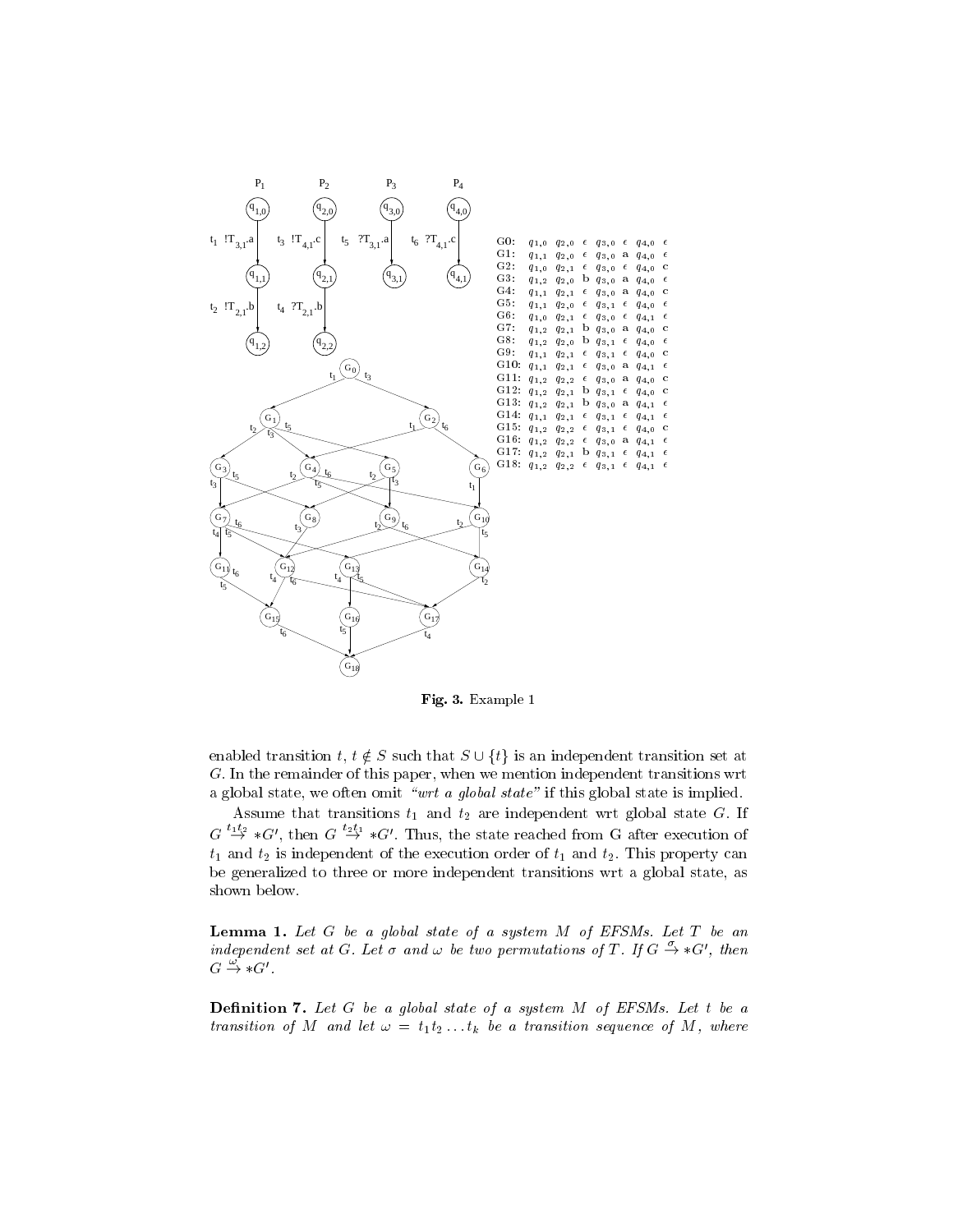$G_1 \stackrel{\sim}{\rightarrow} G_2 \ldots G_k \stackrel{\sim}{\rightarrow} G'$  and  $G = G_1$ . t and  $\omega$  are said to be independent wrt G if  $t \rightarrow t$  , 1 is the independent write write write  $\mathbf{r}$ 

**Lemma 2.** Let  $G$  be a global state of a system  $M$  of EFSMs. Let  $t$  be a transition of M and  $\omega$  be a transition sequence of M. If  $G \stackrel{\omega t}{\rightarrow} *G'$  and t and  $\omega$  are  $\rightarrow$  \*G and t and  $\omega$  are<br>FFSMs Let  $\sigma$  and  $\omega$  be independent wrt G, then  $G \stackrel{t\omega}{\rightarrow} *G'$ .

**Lemma 3.** Let G be a global state of a system M of EFSMs. Let  $\sigma$  and  $\omega$  be<br>transition sequences of M. If  $G \stackrel{\omega}{\to} *G'$  and  $\forall$ t in  $\sigma$ , t and  $\omega$  are independent wrt transition sequences of M. If  $G \stackrel{\omega}{\to} *G'$  and  $\forall t$  in  $\sigma$ , t and  $\omega$  are independent wrt <br>  $G$ , then  $G \stackrel{\sigma\omega}{\to} *G'$ .<br> The race set of a transition t is defined as the set of transitions that send a

G, then  $G \rightharpoonup \rightharpoonup * G'$ .<br>The race set of a transition t is defined as the set of transitions that send a<br>message to the same port as t. Formally,  $race(t) = \{t' | out\_port(t') = out\_port(t),$ message to the same point  $\mathcal{O}_1$  as the same point  $\mathcal{O}_2$  as the function  $\mathcal{O}_1$  and  $\mathcal{O}_2$  are the same point of  $\mathcal{O}_2$  and  $\mathcal{O}_3$  are the same point of  $\mathcal{O}_3$  and  $\mathcal{O}_4$  are the same point of  $\math$  $out\_port(t) \neq \epsilon, t \neq t$ , and  $proc(t) \neq proc(t)$ ; A transition is referred to as a racing transition if its race set is not empty. A port is said to be a race port if two or more EFSMs have transitions with this port as out port. Thus, for a racing transition t, out port $(t)$  is a race port. Let t be a racing transition at a global state G. Since the definition of race(t) is coarse, t does not necessarily have a race with each transition in race(t) at G or at any other state reachable from G. In order to make the set of possible racing transitions more precise, it is necessary to apply some program analysis techniques.

#### $\overline{5}$ Algorithm Generate\_SRGEdges

As mentioned in section 2, to generate an SRG for model checking, we replace Generate RGEdges in algorithm Generate RG, shown in Figure 1, with Generate SRGEdges. Following the three-step framework described in section 2, we now present algorithm Generate  $SRGEdges(G)$ , where G is a global state, for the multi-port EFSM model.

**Definition 8.** An immediate simultaneous successor  $G'$  of  $G$  reached by an independent transition set T at G, is denoted by G  $\sim$  G', where G  $\stackrel{\sim}{\to}$  \*G' and  $\omega \in perm(T)$ .<br>Definition 9. A simultaneous successor G' of G reached by a sequence of tran $perm(T)$ .

sition sets  $T_1T_2 \ldots T_l$  is denoted by  $G^{-1} \stackrel{\sim}{\leadsto} {}^{**} * G'.$ 

In order to illustrate the concept of an SRG, consider example 1, which is shown in Figure 3. Assume that all transitions in this example are invisible. The SRG for example 1 is shown in Figure 4. Note that for each global state in the SRG, its enabled transitions have no process or race-dependency. Thus, each global state has exactly one edge, which contains all enabled transitions of this global state.

An edge of an *SRG* state G corresponds to a set of transitions independent  $\epsilon$  group denotes the set of G. Gtrans denotes the set of transies the set of transies the set of transies the set of transies of transies the set of transies of transies of transies of transies of transies of transies o tions of processes at  $G$ . Enabled and disabled transitions of  $G$  are referred to as  $G$  contribute and  $G$  distributively.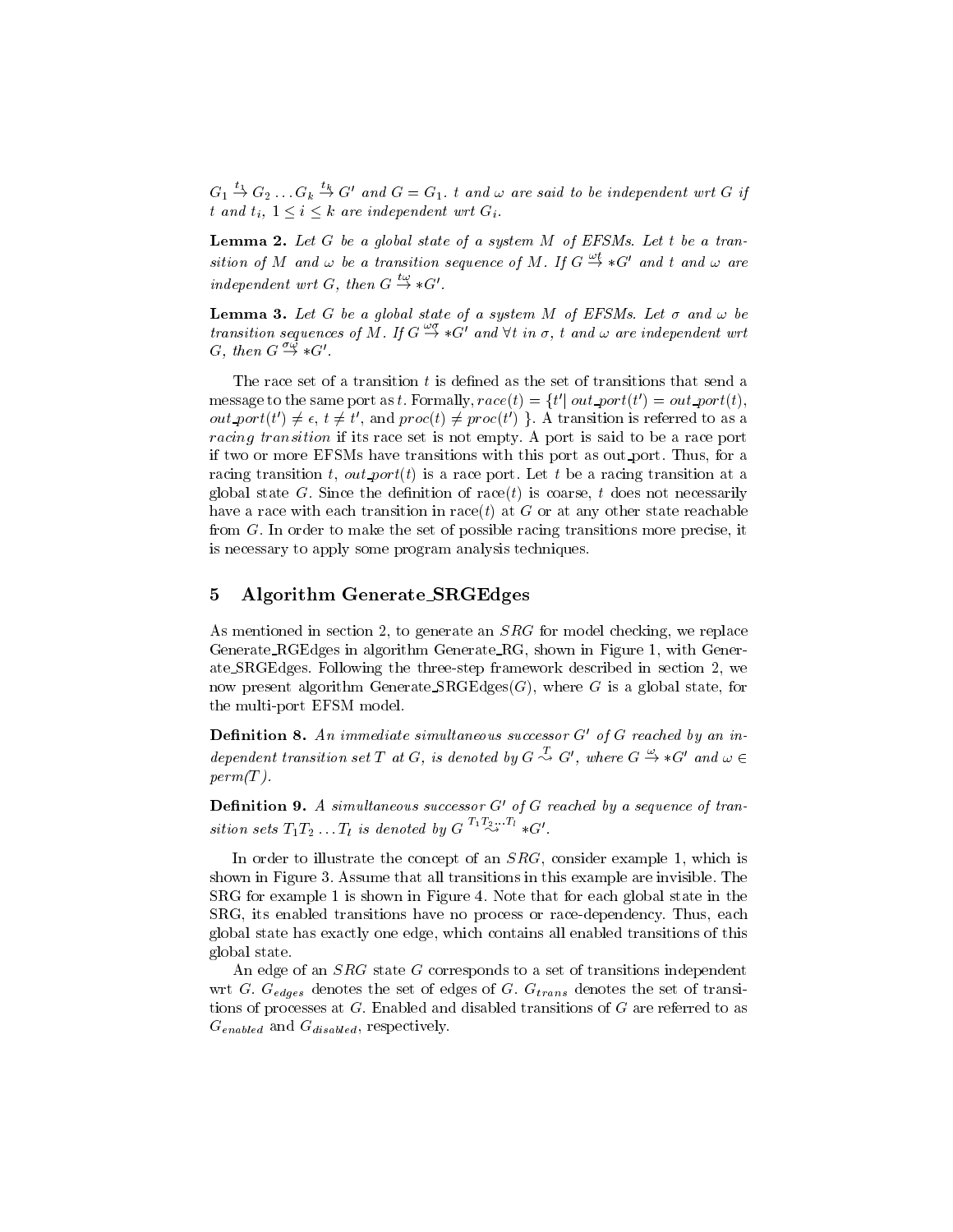

Fig. 4. SRG for Example 1

### 5.1 Step 1 of Generate  $\mathcal{S}RGE$ dges $(G)$

This step is to generate subsets of Genabled that have no process-dependency. As mentioned earlier, Ozdemir and Ural [10] developed an SRG generation algorithm for the CFSM model, which has no race conditions. The purpose of that algorithm is to detect deadlock and nonprogress. We use an iterative and more efficient form of their recursive algorithm for step 1. Below we explain our form of the algorithm. (In [15] Schoot and Ural improved that algorithm for the same purpose, but the improved algorithm cannot be used here for model checking.)

An intuitive solution for step 1 is to group transitions in Genabled into sets such that each set is composed of enabled transitions belonging to the same process and then take the Cartesian product of these sets. Figure 5 illustrates this computation for the three processes of example 2, which shows enabled transitions of each process. However, this intuitive solution is not sufficient.



Fig. 5. Example 2

A disabilition to process Pi at a global state  $P$  is said to be a global state  $P$  is said to be a global state  $P$ potentially executable transition if Pi has at least one enabled transition at G and  $t_{pred}$ =true. According to the intuitive solution described above, every transition set produced by step 1 contains one enabled transition of Pi . This creates a problem since transition  $t$  needs to be executed for fault detection. To solve this problem, we need to delay execution of Pi until <sup>t</sup> becomes enabled. This can be accomplished as follows. For every transition set S produced by step 1, if S contains an enabled transition t of  $P_i$ , then  $S \setminus \{U\}$  is also produced by step 1.

The term "potentially executable transitions" was defined in [10]. In [6] the presence of potentially executable transitions is referred to as confusion. Example 3 in Figure 6 illustrates potentially executable transitions. At  $G_0$ , transitions  $t_1$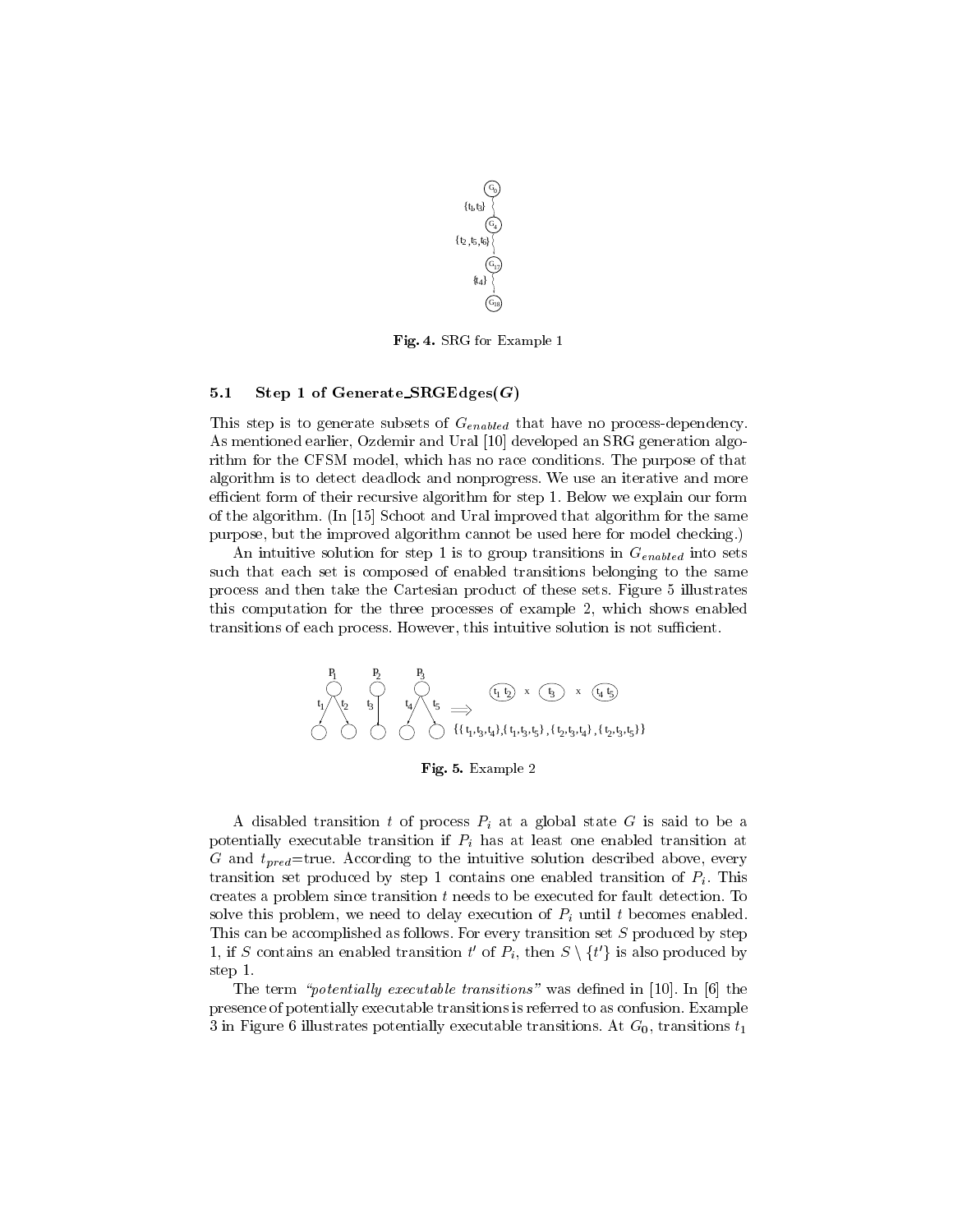and t4 are enabled and that  $\alpha$  is a potentially executed transition of P1. So G0 has so G0  $^{\circ}$  $2$  global edges ft $1$ ; t $4$  and ft $4$  and ft $4$  and the latter ensures that the sures that the mathematical theory from G0 in which P1 does not make any progress. Note that G5 is a nonprogress  $\mathbf{S}$  if  $\mathbf{S}$  of  $\mathbf{F}$  and  $\mathbf{S}$  would not be generated.

In order to handle potentially executable transitions, the intuitive solution described above is modied as follows. After grouping the enabled transitions of G into sets of pairwise process-dependent transitions, we add a special transition, tnull , to each set formed by enabled transitions of a process with a potentially executable transition. After this modification, the Cartesian product of these sets may produce transition sets containing thus  $\sim$  transition sets containing the sets in the sets in the sets in the sets in the sets in the sets in the sets in the sets in the sets in the sets in the sets in th Cartesian product contains only tnull , then we ignore this transition set. This situation occurs only if each process at G having enabled transitions also has potentially executable transitions. If a transition set in the Cartesian product contains the contains the well as other the well as other than we delete the fight the set there we the contain This situation occurs when there exists at least one process at G that has both enabled and potentially executable transitions. According to this modified solution, if a generated transition set  $S$  has  $t$  from a process with a potentially the security is to simplify the construction of extra edges due to potentially executable transitions. A formal description of the above solution is given in step 1. use of thus is to simplify the construction of extra edges due to potentially executable transitions. A formal description of the above solution is given in step 1 of algorithm Generate SRAEdges, which is shown in Figure 9.



Fig. 6. Example 3

In the figure 3, shown in Figure 3, G0 has ft  $(11)$  and ft4g and ft4g and ft4g and ft4g and ft4g and ft4g and ft4g and ft4g and ft4g and ft4g and ft4g and ft4g and ft4g and ft4g and ft4g and ft4g and ft4g and ft4g and ft sets.  $\{t_1\}$  becomes  $\{t_1, t_{null}\}$  due to the existence of a potentially executable  $\sigma$  is the function of function of function of function  $\sigma$  $t_{max}$ ; ftall  $t_{max}$ ; ftall  $t_{min}$ ; ftall  $t_{min}$ ; ftall  $t_{max}$ 

## 5.2 Step 2 of Generate  $SRGE$

For each set generated by step 1, this step generates its subsets that do not have race-dependency. According to the definition of dependency for the multi-port EFSM model in section 3, two enabled transitions of G have race-dependency if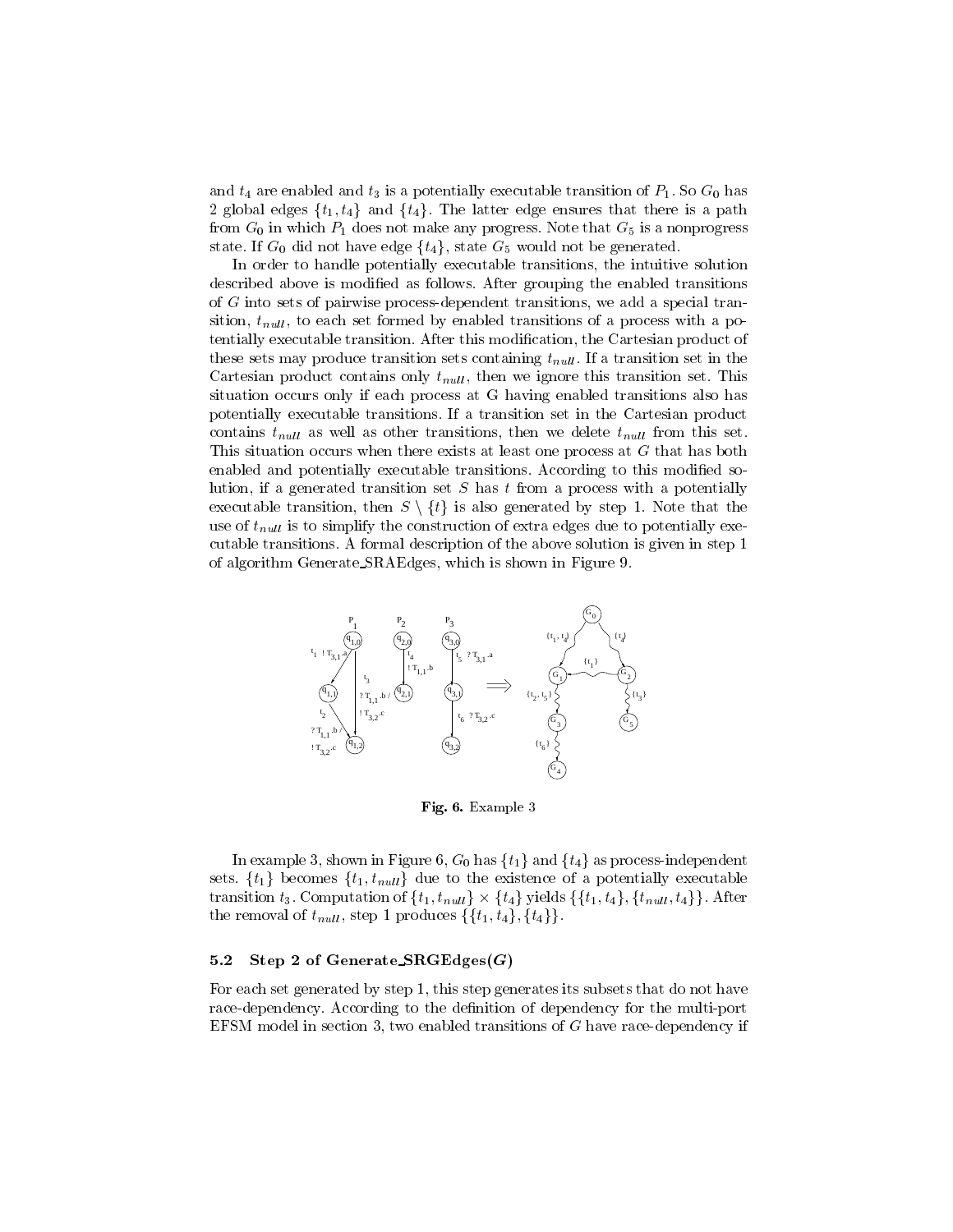they have the same out port that is not  $\epsilon$ . In [9] we developed an SRG generation algorithm for detecting deadlock and nonprogress in a system of multi-port EFSMs. That algorithm can be used here for model checking. Below we describe an improved version of that algorithm.

Let S be a set generated by step 1. An intuitive solution for step 2 is to group transitions in S into sets such that each set is composed of enabled transitions with the same out port and then take the Cartesian product of these sets. Figure 7 illustrates this intuitive solution for the sets produced in Figure 5 for example 2. We assume that transitions in example 2 have dierent out port except t1 and  $t_3$ . However, this intuitive solution is not sufficient.



Fig. 7. Step 2 for Example 2

An enabled transition to process Pi at a global state  $G$  may have a race with  $G$  may have a race with  $G$ a transition t of process  $F_j, j \neq i$ , at a global state G such that G is reachable from  $G$ . According to the intuitive solution described above,  $\iota$  is not taken into consideration in the construction of  $G_{edges}$ . As a result, the generated transition sequences from G do not explore the situation where  $t$  -occurs before  $t$ . Thus, the  $\,$ intuitive solution fails to detect faults that happen in transition sequences from G in which to occurs before t. t is referred to as a racing transition of successor states of G.

Consider example 4 shown in Figure 8. Transitions t1 and t4 have a race since they send messages to port T3;1. We need to generate paths in which t1 occurs before t4 and vice versa. However, t1 is executable at G0 while t4 is not even a transition of some process at  $G_0$ . In order to construct the path on which  $t_4$ happens before t1, we need an edge in which t1 is not executed. In example 4, the enabled transitions of G0 are the G0 are the since the since the since the since the since the since the since the since the since the since the since the since the since the since the since the since the since the si select sets  $\{t_1, t_3\}$  and  $\{t_3\}$ .  $G_2$  has enabled transitions  $t_1$  and  $t_4$ , which have race-dependency. Hence, these transitions are selected on separate edges.

In order to handle racing transitions of successor states, we need to consider the complete system. For a port r, let out proc(r) be  $\{i|P_i\}$  has at least one transition with r as out port}. For a set A of transitions, let  $\text{proc}(A) = \{$  $\text{proc}(t)|t \in A$ . Let reachable $(i, G, k)$  be true if the local state of process  $P_i$  at  $\alpha$  reaches a transition with port  $\alpha$  . The canonical vector port of  $\alpha$  as its out port. The contract of  $\alpha$ 

Let S be a set produced by step 1. We group transitions in S according to their out port. For a port r, let Sr be the set of transitions in <sup>S</sup> with <sup>r</sup> as out port. Let k be an element in out port $(r)\propto(S_r)$ . Process  $P_k$  contains at least one transition with  $r$  as out port. However, we need to worry about race conditions between transitions in Sr  $\mu$  and a future transition of  $\mu$  and  $\mu$  in the state of Pk in  $\mu$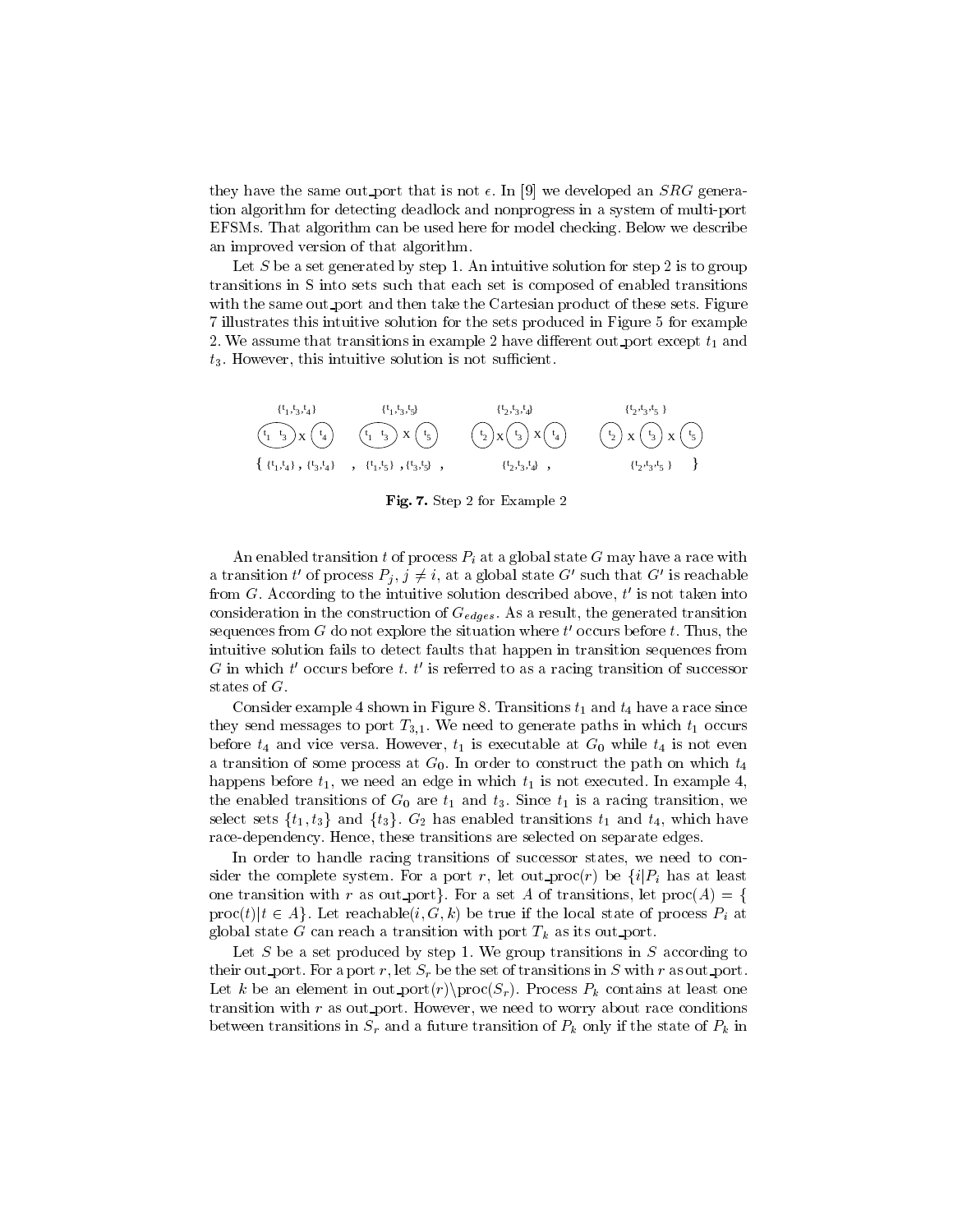

Fig. 8. Example 4

G can reach a transition with  $r$  as its out port. Thus, only under this condition, we add the set of the set of the set of the set of the set of the executions for  $t$ transitions. Then we compute the Cartesian product of these sets. If a transition set in the Cartesian product contains only tnull , we ignore this transition set. This situation of the situation of each out port involved in S. III and involved in S. III and involved in S. III and involved in S. III and involved in S. III and involved in S. III and involved in S. III and involved in transition set in the Cartesian product contains tnull and other transitions, we delete this set the set of the set  $\alpha$  set. This set the situation of the set  $\alpha$  and  $\alpha$  and  $\alpha$  are at least  $\alpha$ one out port involved in  $S$ . A formal description of the above solution is given in step 2 of algorithm Generate SRGEdges.

In the matrix  $\mathbf{Q}$  is the matrix in Figure 8,Google as the matrix  $\mathbf{I}$ independent set. Grouping of the transitions in this set according to ports yields  $\{t_1\}$  for port  $T_{3,1}$  and  $\{t_3\}$  for port  $T_{1,1}$ . Since  $t_3$  is a racing transition, the set for  $\mathbf{r} = \mathbf{r}$ is ft $\mathbf{r} = \mathbf{r}$ is ft $\mathbf{r} = \mathbf{r}$ is ft $\mathbf{r} = \mathbf{r}$ is ft $\mathbf{r} = \mathbf{r}$ is ft $\mathbf{r} = \mathbf{r}$ After the removal of thus  $\theta$  and  $\theta$  and  $\theta$  and  $\theta$  is  $\theta$  and  $\theta$ . This shown in Figure 8.

#### 5.3 Step 3 of Generate  $\operatorname{SRGE}$ dges $(G)$

A set of transitions S produced at the end of step 2 for a global state G may contain both visible and invisible transitions. If  $S$  has more than one visible transition, then the simultaneous execution of the transitions in S will skip intermediate global states in which values of some variables involved in the speci fied properties are changed. As a result the generated  $SRG$  will not have all the states necessary for model checking. In order to avoid this problem, each SRG edge can have at most one visible transition. In step  $3$ , we first separate the visible and invisible transitions of S. Let  $S$  is  $\mathcal{L}_{\text{max}}$  in the set of visible transitions in  $\mathcal{L}_{\text{max}}$  $S$ . The set of invisible transitions, Since  $\alpha$  , Sinvisible transitions, Sinvisible . Each transition  $\alpha$  $t \sim 2$  superious can be simultaneously executed with the set  $s$  invisible to ensure the generation of all global states necessary for model checking. Hence for each the state  $\alpha \in \mathbb{R}^{n \cdot 2}$ we generate  $\{t\} \cup S_{invis}$  as an edge. Note that we need to delay the execution is in  $S_{vis}$  in order to allow other visible transitions to occur first. In o, we add  $S_{invis}$  as an  $SRG$  edge of G.  $\sigma$  transitions in Svis in  $\sigma$  in  $\sigma$  order to occur  $\sigma$  order visible transitions to occur  $\sigma$  $\alpha$  is a solution of  $\alpha$  so, we are an SRG equation of SRG equation ( ) as an SRG equation ( ) and SRG equation ( ) and SRG equation ( ) are an SRG equation ( ) and SRG equation ( ) are an SRG equation ( ) and SRG equat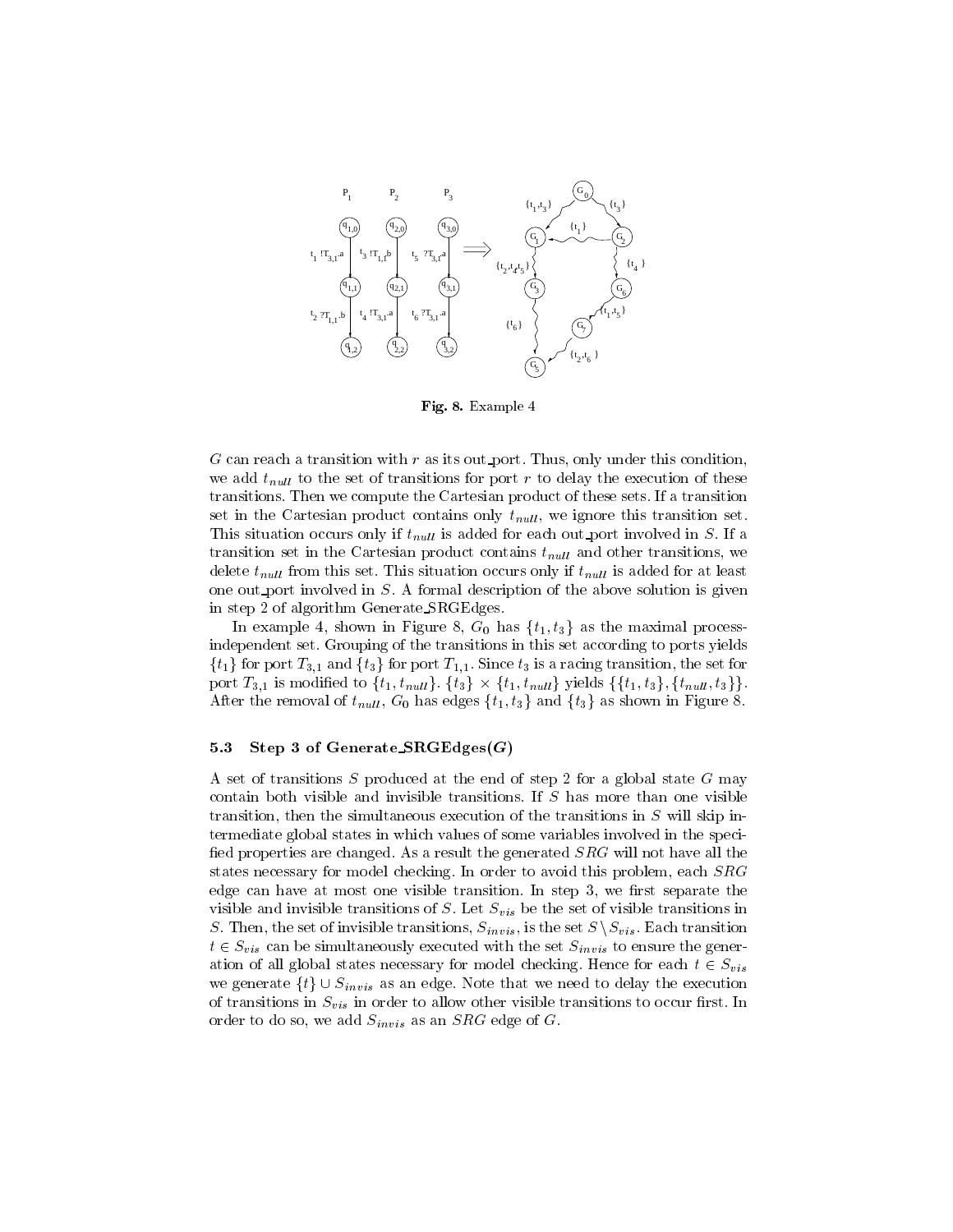Generate SRGEdges(G:GlobalState) i: Index to processes in the system,1 <sup>i</sup> n, where <sup>n</sup> is the number of processes j: Index to ports in the system,  $1 \leq j \leq |T|$ , where |T| is the number of ports  $\overline{\mathbf{y}} = \overline{\mathbf{y}}, \overline{\mathbf{P}} \mathbf{D} \leftarrow \emptyset, \mathbf{RD} \leftarrow \emptyset$  $\mathcal{L} = \mathbf{G} \mathbf{G} \mathbf{G} \mathbf{G} \mathbf{S}$ ;, Sets 2 ;, PD ;, Sets 2 ;, PD ;, Sets 2 ;,  $\mathcal{L} = \{ \mathbf{G} \mathbf{G} \mathbf{G} \mathbf{G} \mathbf{G} \mathbf{G} \mathbf{G} \mathbf{G} \mathbf{G} \mathbf{G} \mathbf{G} \mathbf{G} \mathbf{G} \mathbf{G} \mathbf{G} \mathbf{G} \mathbf{G} \mathbf{G} \mathbf{G} \mathbf{G} \mathbf{G} \$ // Step 1: Generate transition sets that are process-independent For  $1 \leq i \leq n$  <sup>i</sup> <sup>n</sup> Ai f enabled transitions of Pi at  $\frac{1}{2}$  // Process-dependence of Pi at  $\frac{1}{2}$ if  $A_i \neq \emptyset$  $\frac{1}{2}$   $\frac{1}{2}$   $\frac{1}{2}$   $\frac{1}{2}$   $\frac{1}{2}$   $\frac{1}{2}$   $\frac{1}{2}$   $\frac{1}{2}$   $\frac{1}{2}$   $\frac{1}{2}$   $\frac{1}{2}$   $\frac{1}{2}$   $\frac{1}{2}$   $\frac{1}{2}$   $\frac{1}{2}$   $\frac{1}{2}$   $\frac{1}{2}$   $\frac{1}{2}$   $\frac{1}{2}$   $\frac{1}{2}$   $\frac{1}{2}$   $\frac{1}{2}$   $\textbf{PD} \leftarrow \textbf{PD} \cup \{A_i\}$ else PD PD [fAig  $P = P$   $P = P$   $P = P$   $P = P$   $P$   $P$   $P$   $P$   $P$   $P$ for each  $D \in \mathbf{C}P1$ if  $D \setminus \{t_{null}\}\neq \emptyset$  then Sets1 $\leftarrow$  Sets1  $\cup \{D \setminus \{t_{null}\}\}\$  $\frac{1}{\sqrt{2}}$  (for each set in Sets1, generate subsets that are race-independent for each entity of the 2 Sets 1 Sets 1 Sets 1 Sets 1 Sets 1 Sets 1 Sets 1 Sets 1 Sets 1 Sets 1 Sets 1 Sets 1 S  $X \leftarrow \{$  transitions in E with empty out port} For  $1 \leq j \leq |T|$  $\begin{array}{l} \overline{\phantom{m}}^{\phantom{m}} \leftarrow {\rm} \{ \text{ transitions in} \\ B_j \neq \emptyset \end{array}$  $\mathcal{G}$  f transitions in Eq. ( ) is the contract of the contract of the contract of the contract of the contract of the contract of the contract of the contract of the contract of the contract of the contract of the cont if  $B_j \neq \emptyset$ if  $\mathbb{P}$  out the procedure  $\mathbb{P}$  is reachable (kinematic in procedure  $\mathbb{P}$  $\text{R} \mathbf{D} \leftarrow \text{RD} \cup \{B_j\}$  $\mathbf{RD} \leftarrow \mathbf{RD} \cup \{B_j\}$ if  $RD = \emptyset$ , Sets2  $\leftarrow \{X\}$  $\mathbb{R}$   $\mathbb{R}$   $\mathbb{R}$   $\mathbb{R}$   $\mathbb{R}$   $\mathbb{R}$   $\mathbb{R}$   $\mathbb{R}$   $\mathbb{R}$   $\mathbb{R}$   $\mathbb{R}$   $\mathbb{R}$   $\mathbb{R}$   $\mathbb{R}$   $\mathbb{R}$   $\mathbb{R}$   $\mathbb{R}$   $\mathbb{R}$   $\mathbb{R}$   $\mathbb{R}$   $\mathbb{R}$   $\mathbb{R}$   $\mathbb{R}$   $\mathbb{R}$   $\mathbb{$ for each  $F\in \mathbf{CP2}$ if  $F \setminus \{t_{null}\}\neq \emptyset$ , then Sets2  $\leftarrow$  Sets2  $\cup \{F \cup X \setminus \{t_{null}\}\}\$  $\frac{1}{\sqrt{2}}$  (Step 3: For each set in Sets2, generate subsets with at most 1 visible transition for each H 2 Sets2 Sets2 Sets2 Sets2 Sets2 Sets2 Sets2 Sets2 Sets2 Sets2 Sets2 Sets2 Sets2 Sets2 Sets2 Sets2  $H_{vis} \leftarrow \{$  visible transitions in H }  $H_{invis} \leftarrow H \setminus H_{vis}$ if  $H_{invis} \neq \emptyset$ ,  $\mathbf{G}_{\text{edges}} \leftarrow \mathbf{G}_{\text{edges}} \cup \{H_{invis}\}$ if  $H_{vis} \neq \emptyset$ for each  $t \in H_{vis}$  $\mathbf{G_{edges}} \leftarrow \mathbf{G_{edges}} \bigcup \{H_{invis} \cup \{t\}\}\$  $f(x) \sim f(x)$ return Gedges

Fig. 9. Algorithm Generate SRGEdges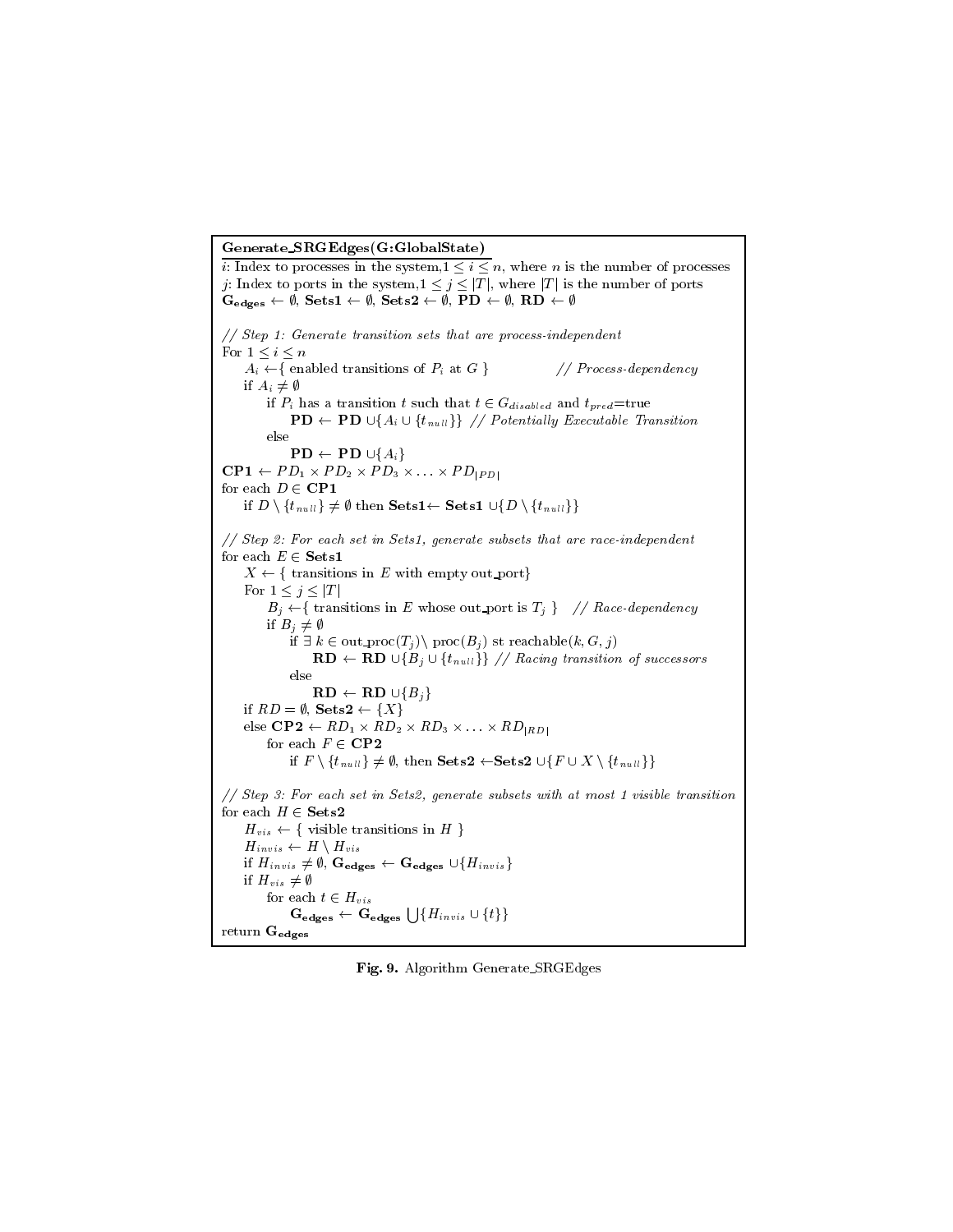The complete algorithm Generate SRGEdges is shown in Figure 9. We use set notation throughout the algorithm. Capital letters denote sets and bold face capital letters denote sets of sets. Symbols  $\setminus$ ,  $\cup$ , and  $\cap$  denote set minus, union and intersection, respectively. We refer to elements in a set A as Ai , 1 <sup>i</sup> jAj.

### 5.4 Correctness of Algorithm Generate SRG

Algorithm Generate SRG is algorithm Generate RG modied by replacing Generate  $\operatorname{RGEdges}(G)$  with Generate  $\operatorname{SRGEdges}(G)$ . For a system M of EFSMs, let  $RG(M)$  and  $SRG(M)$  be the state graphs produced by Generate RG and Generate SRG, respectively. To prove that  $SRG(M)$  provides sufficient information for model checking, we show that  $RG(M)$  and  $SRG(M)$  are stuttering equiva $l$ ent. (See  $\lceil 3 \rceil$  for the definition of stuttering equivalence.) More specifically, we need to show the following:

(a) For each path  $\sigma$  of  $RG(M)$  from the initial state, there exists a path  $\eta$  of  $SRG(M)$  from the initial state such that  $\sigma$  is stuttering equivalent to any sequence in  $\text{perm}(\eta)$ .

(b) For each path  $\eta$  of  $SRG(M)$  from the initial state, there exists a path  $\sigma$  of  $RG(M)$  from the initial state such that any sequence in perm $(\eta)$  is stuttering equivalent to  $\sigma$ .

The proofs for (a) and (b) are similar to those in section 10.6 of [3], which show the correctness of a partial order reduction algorithm for model checking. The major difference is that an edge of  $SRG(M)$  is a set of transitions instead of a single transition. To provide complete proofs for (a) and (b) is a tedious task. Below we show how to prove the portion of (a) that corresponds to the portion immediately before lemma 26 in section 10.6 of [3]. Other proofs for (a) and (b) can be easily derived from the material in section 10.6 of [3].

Let  $\sigma$  be a path of  $RG(M)$  from the initial state. We want to show that there exists a path  $\eta$  of  $SRG(M)$  from the initial state such that  $\sigma$  is stuttering equivalent to any sequence in permitting  $\mu$  , we have presented in  $\mu$  and the present in  $\Delta$  and  $\mu$ The construction of in  $\mathcal{W}$  as follows. We construct and instruction of strings of strings  $\mathcal{W}$  $\alpha$ ; where  $\alpha$  is a subset of  $\alpha$  is a subset of  $\alpha$  , where  $\alpha$  is  $\alpha$  permitted in edges of  $\alpha$ of SRG(M) and i contains transitions of RG(M). For 0, 0 is empty and 0 is . Assume that we have constructed strings 0; 1;:::;i , we describe how to construct in the state is  $\mathcal{L} = \mathcal{L}$ . Let so be the state in SRG(M) is the state in SRG(M) in SRG(M) is the state in SRG(M) in SRG(M) is the state in SRG(M) in SRG(M) is the state in SRG(M) in SRG(M) in SRG(M) in SRG that is reached by interesting transition of interesting transition of interesting  $\mu$ 

 $\begin{array}{ccc} 1 & 1 & 1 \end{array}$ the set T1 as follows. Initially, T1 is empty. For each j in  $proc_1$ , find the first occurrence of a transition of Pj in i such that this transition is independent of all preceding transitions wrt  $s_0$ . If such a transition can be found, add it to T1.  $|T1| > 0$  since T1 definitely contains  $\alpha$ .

Case A. j<sup>T</sup> 1j <sup>=</sup> jproc1j. According to algorithm Generate SRGEdges, T1 is an element in Sets1. Since all transitions in T1 have distinct out port, T1 is an element in Sets2.

A.1. It as a visible transition. According to step 3 for T 1, s0 has one edge, say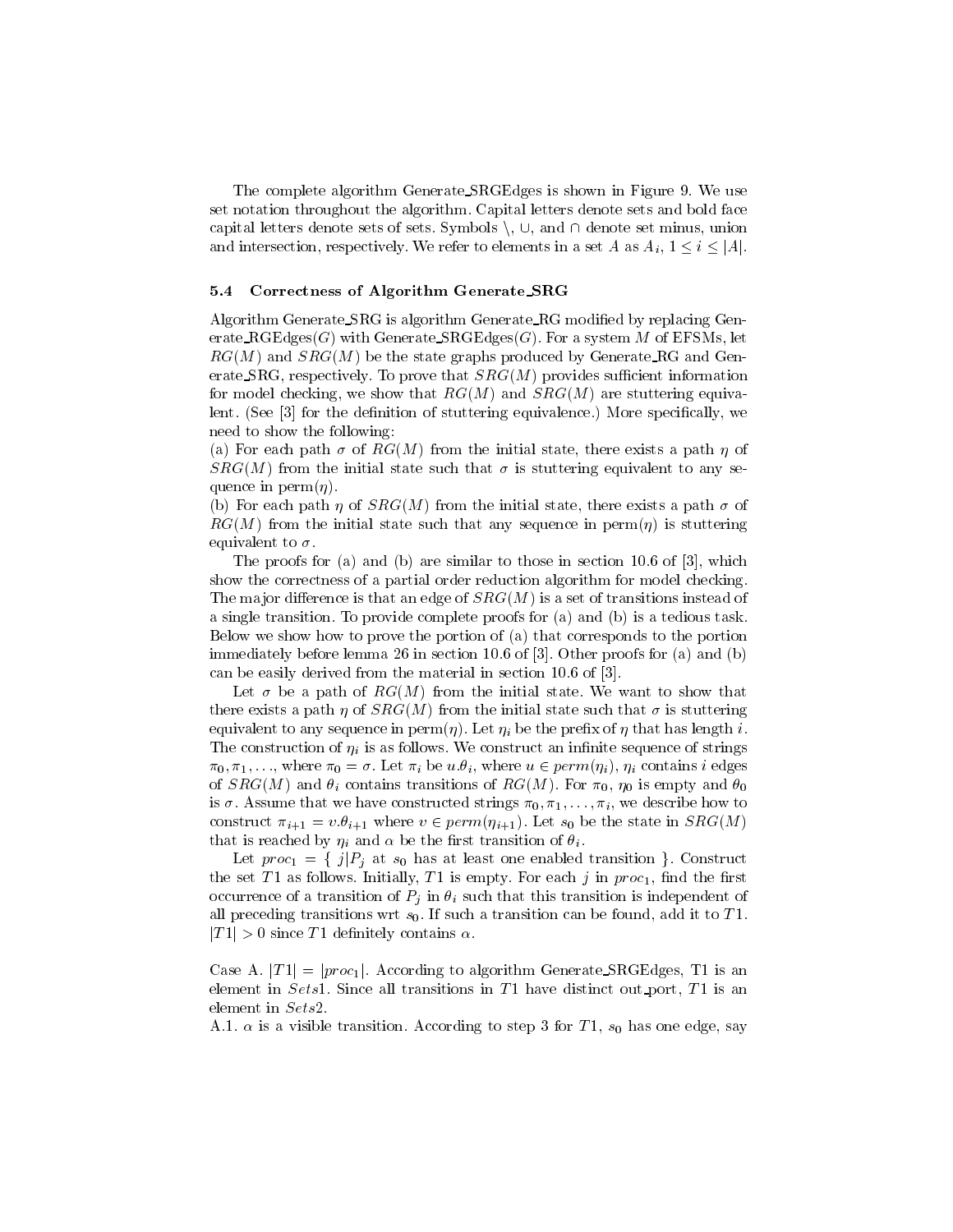E3, that contains  $\alpha$ .

A.1.1. E3  $\setminus \{\alpha\}$  is empty. Let  $\eta_{i+1}$  be  $\eta_i$  appended by  $\{\alpha\}$  and let  $\theta_{i+1}$  be  $\theta_i$ without the first transition.

A.1.2.  $E3 \setminus \{\alpha\}$  is not empty. Each transition in  $E3 \setminus \{\alpha\}$  is invisible.  $RG(M)$ contains a path u.v from state  $s_0$ , where u is a sequence in perm(E3) and v is  $\theta_i$  modified by deleting transitions in E3. Let  $\eta_{i+1}$  be  $\eta_i$ . E3 and let  $\theta_{i+1}$  be v. contains a path u.v from state  $s_0$ , where u is a sequence in perm(E3) and v is A.2 Is an invisible transition. According to step 3 for T 1, so contains one edge, say E3, that contains  $\alpha$  and possibly other invisible transitions, but no visible transitions. Like case are in the internal by internal by items  $\mathcal{L}_{\mathcal{S}}$  and let  $\mathcal{L}_{\mathcal{S}}$ deleting transitions in E3.

Case B.  $|T1| < |proc_1|$ . Construct the set T2 as follows. Initially, T2 is empty.  $\mathcal{F}$  in process of a transition of a transition of a transition of  $\mathcal{F}$ if such that the transition is an enabled transition of Pinesers is such at some solution so  $\mathbf{0}$ . If such a state so transition can be found, add it to  $T2$ . Note that each transition in  $T2$  is a racing transition. Let  $P$  be f k ii  $\mathbb{R}^n$  ,  $\mathbb{R}^n$  be f k has no  $\mathbb{R}^n$  and  $\mathbb{R}^n$  is in ig. Note that  $\mathbb{R}^n$ that proc(T 1), proc(T 2) and proc3 are mutually disjoint. For each qthat is in  $p$  , and in the case  $p$  , and  $p$  is the process to  $p$  in its transition of  $p$  in in its  $p$  in in its  $p$  is a set of  $p$  in its  $p$  is a set of  $p$  in its  $p$  is a set of  $p$  is a set of  $p$  is a set of  $p$  is a set exists and is a potentially executable transition at  $s_0$ . According to step 1, the element in Poussell . Thus, Setsion and Police and Police and Police and Police and Police and Police and Poli that is (T 1 [ <sup>T</sup> <sup>2</sup> [ <sup>T</sup> 3), where <sup>T</sup> 3 contains one enabled transition of each process  $\cdots$  processes at social processes and  $\cdots$ 

 $\mathbb{P}^{1, \mathbf{r}}$  is equal to step  $\mathcal{F}^{1, \mathbf{r}}$  is equal to step  $\mathcal{F}^{2, \mathbf{r}}$ . And  $\mathcal{F}^{2, \mathbf{r}}$ contains one element that is exactly  $T1$ . The proof for this case is similar to that for case A.

 $\mathcal{L} = \{ \mathbf{r}: \mathbf{r}: \mathbf{r}: \mathbf{r}: \mathbf{r}: \mathbf{r}: \mathbf{r}: \mathbf{r}: \mathbf{r}: \mathbf{r}: \mathbf{r}: \mathbf{r}: \mathbf{r}: \mathbf{r}: \mathbf{r}: \mathbf{r}: \mathbf{r}: \mathbf{r}: \mathbf{r}: \mathbf{r}: \mathbf{r}: \mathbf{r}: \mathbf{r}: \mathbf{r}: \mathbf{r}: \mathbf{r}: \mathbf{r}: \mathbf{r}: \mathbf{r}: \mathbf{r}: \mathbf{r}: \mathbf{r}: \mathbf{r}: \mathbf{r}: \mathbf{r}: \$ According to step 2 for  $E1$ , the set  $RD$  is constructed, where each element of  $RD$  contains all transitions in  $E1$  with a specific port as out port and possibly  $\alpha$  . Note that if an element of  $\alpha$  does not contain a transition in the  $\alpha$  transition in the  $\alpha$ I 1 or  $t_{null}$ , then it contains only transitions in T<sub>2</sub>. Construct the set T<sub>2</sub> as follows. Initially,  $T3'$  is empty. For each element in  $RD$ , if this element contains only transitions in T3, add one of these transitions to T3'. Sets2 contains one element, say E2, such that  $E2=(T1\cup T3')$ . Below we show by contradiction that all transitions in  $I$  3 are independent of each transition in  $\sigma_i$  wrt  $s_0$ . Assume there is a transition t in  $T3'$  such that t is dependent with a transition in  $\sigma_i$ . By construction, all transitions in T 30 are in  $\mathit{proc}_3$ . Hence t cannot have process-dependency with a transition on i . Then <sup>t</sup> has a race-dependency with a transition in  $\sigma_i$ . Assume that a transition t- in  $\sigma_i$  has the same out port as t.  $S$ ince  $p$ roc $(v)$  is not in  $p_{U}$ oc $3$ , the element in  $I(U)$  that contains  $v$  should contain  $t$ htis is a contradiction to the fact that the fact that the fact that the fact that the fact that the fact that the fact that the fact that the fact that the fact that the fact that the fact that the fact that the fact contain thus . So t is race-independent with any transition in it . Also, procedure in independent  $\{ \cdot \}$ has no transitions in  $\sigma_i$ . Therefore, any transition in T 3 does not appear in  $\sigma_i$ and is independent of the solution in independent of  $\mu$  and  $\mu$  .

B.2.1. T3' is empty. Thus,  $E2 = T1$ . This case is similar to case B.1. B.2.2.  $T3'$  is not empty.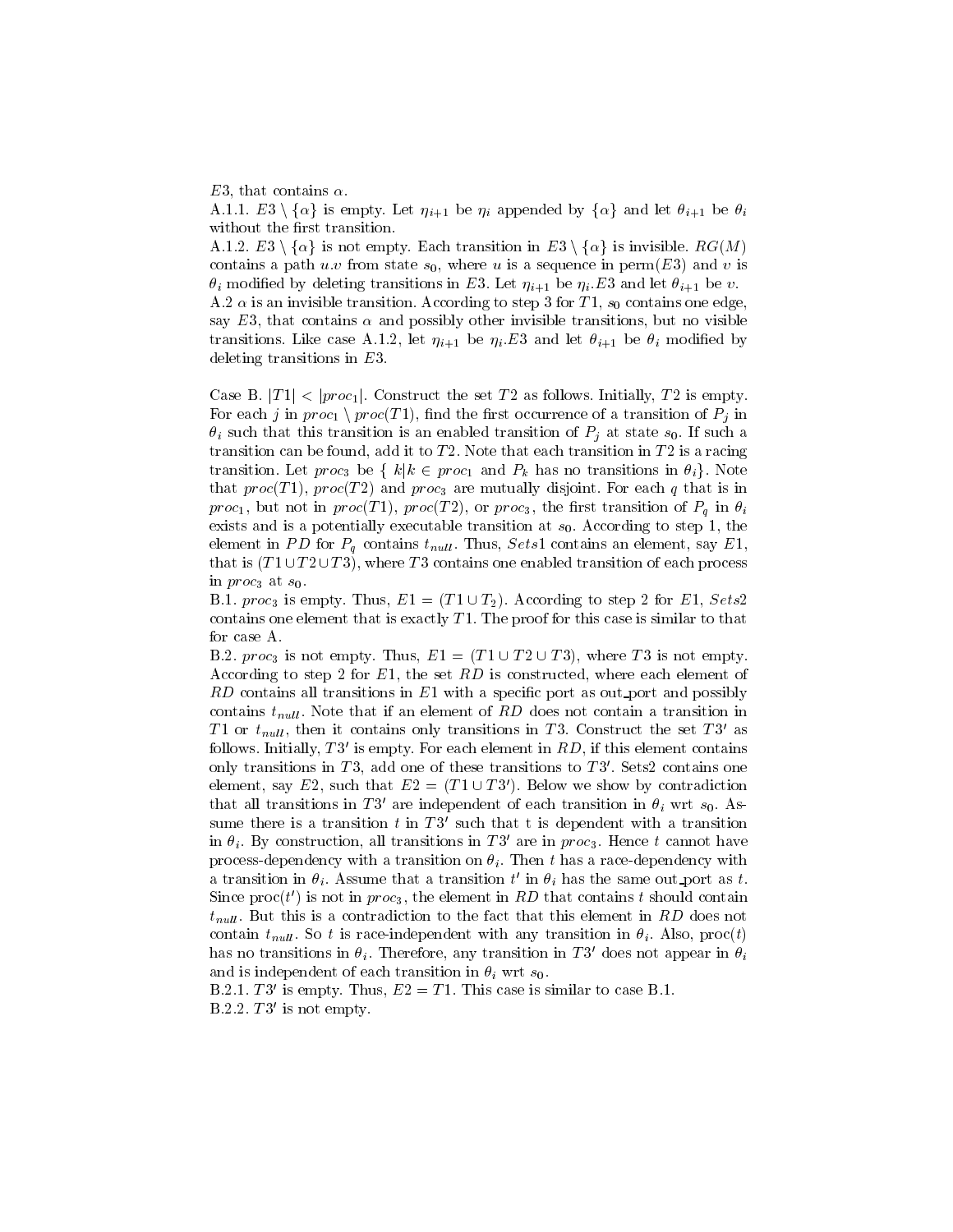$\mathbb{R}$ .2.2.1. Is a visible transition. According to step 3 for E2, s0 for each edge, say E3, that contains  $\alpha$ .

B.2.2.1.1.  $E3 \setminus \{\alpha\}$  is empty. This case is similar to case A.1.1.

B.2.2.1.2.  $E3 \setminus \{\alpha\}$  is not empty. Each transition in  $E3 \setminus \{\alpha\}$  is invisible.  $RG(M)$ contains a path u.v from state  $s_0$ , where u is a sequence in perm(E3) and v is  $\theta_i$  modified by deleting transitions in E3  $\cap$  T1. (Note that transitions in E3  $\setminus$  T1 contains a path u:v from state solution in permetted in permetted in permetted in permetted in permetted in per is the dimensional distribution of the dimensions in E3  $\mu$  1. (Note that the dimensional in E3  $\mu$  T 1. do not appear in its in its interest in its index  $\alpha$  and let  $\alpha$ 

 $\mathbb{R}^2$ .2.2.2.2.2.2 is an invisible transition. According to step 3 for E2, s0 contains one. edge, say E3, that contains  $\alpha$  and possibly other invisible transitions, but no visible transitions. The proof for this case is similar to that for case B.2.2.1.2.

#### 6 6 Empirical Results

The main goal of our empirical study is to asses the performance of SRA based model checking. We measure the performance in terms of the reduction in the size of the reachability graph constructed by SRA with respect to the full reachability graph. Our system for constructing reachability graphs of EFSMs is implemented in java (JDK12).

Partial order reduction techniques have been shown to provide substantial reduction in the size of the reachability graph for linear-time temporal logic (LTL) model-checking [3]. SPIN [7], which is a widely used model-checker, implements the partial order reduction technique proposed by Peled [4]. In this paper, we compare the performance of our algorithm for SRA based model checking with that of SPIN for the same set of concurrent problems.

SPIN considers each statement in Promela as a transition, while our EFSM model allows a transition to include multiple statements. In order to ensure a fair comparison between SRA and the partial order reduction method implemented in SPIN, we used the same specication style in both EFSM code and Promela code. In accomplishing this we focused on three main issues described below.

First, we adopted the state transition table produced by SPIN for each Promela process to be our EFSM code. As a result, each transition in EFSM code corresponds to a transition in the FSM produced by SPIN and hence a statement in Promela code. <sup>1</sup>

Second, our EFSM code uses ports for message passing, while Promela uses channels. A port is equivalent to a channel with only one receiver. In our empirical studies, we use Promela programs that contain channels with only one receiver. Thus, the difference between ports and channels has no impact on the results of our empirical studies.

Third, Promela allows global variables, while our EFSM model does not. (We are modifying our EFSM model and its implementation to allow global variables.) In a Promela program, a never claim is used to specify a property to be veried. Global variables used in a never claim cause an increase in the size of the reachability graph produced by partial order reduction, since such

<sup>1</sup> Since SPIN uses statement merging, a transition in the SPIN FSM may correspond to multiple statements. In such cases, EFSM transition matches the merged statement.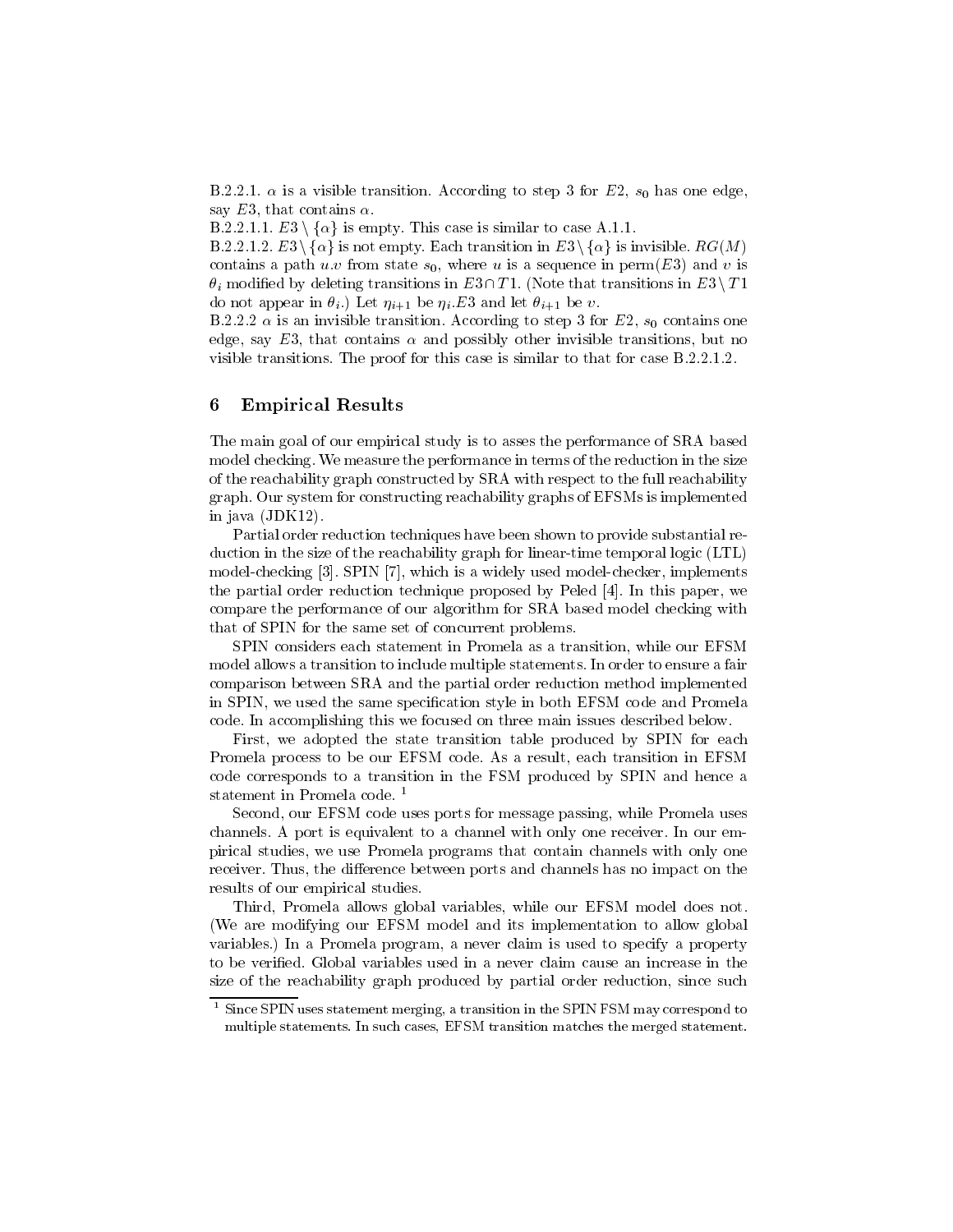variables make some transitions visible. In order to produce the same effect on the reachability graph produced by SRA for an EFSM program, we manually mark transitions that contain variables used in a never claim as visible transitions.

We report two sets of results for each problem. In the first set we show the reachability graphs without never claims. For each problem considered, we first show the sizes of the RG and the SRG built from the EFSM program and the reduction in the reachability graph achieved by SRA. Second, we report the size of the full reachability graph built by SPIN without using the partial order reduction. Then we report the reduced reachability graph according to partial order reduction of SPIN and the reduction in reachability graph size due to partial order reduction. In the second set, we repeat the above information with the use of never claims.

We considered two concurrent problems, leader election (LD) and readers & writers problem (RW). The algorithm for leader election in a unidirectional ring is adopted from the solution of Dolev, Klawe, and Rodeh found in [12]. In this version, all processes participate in the election. The main idea of the algorithm is as follows: Each node  $\mathbb{R}$  was received the numbers of its two its two its two its two its two its two its two its two its two its two its two its two its two its two its two its two its two its two its two its two neighbors to the left , Pk and Pl , where Pk is the largest is the Pk is the largest. If  $P$ number,  $P_i$  transmits  $P_k$ 's number and becomes passive. After a node becomes passive, it merely relays messages. Remaining active nodes repeat the above step until a winner is established.

|     | Without Never Claim |              |     |    |     |               |             |              |            |     |         |
|-----|---------------------|--------------|-----|----|-----|---------------|-------------|--------------|------------|-----|---------|
|     | EFSM                |              |     |    |     | % V Red. SPIN |             |              |            |     | %V Red. |
| LD  | R G                 |              | SRG |    |     |               | R G         |              | <b>POR</b> |     |         |
|     | V                   | Е            | V   | E  |     |               | V           | Е            | V          | Е   |         |
| [3] | 379                 | 834          | 37  | 36 |     | 90.24%        | 369         | 808          | 59         | 59  | 84.01%  |
| [4] | 2228                | 6594         | 45  | 44 |     | 97.98%        | 2180        | 6465         | 77         | 77  | 96.47%  |
| [5] | 14194               | 52707        | 53  | 52 |     | 99.63%        | 14048       | 52288        | 95         | 95  | 99.32%  |
| [6] |                     | 93194 415807 | 61  | 60 |     | 99.93%        |             | 92895 414808 | 113        | 113 | 99.88%  |
|     | With Never Claim    |              |     |    |     |               |             |              |            |     |         |
|     | <b>EFSM</b>         |              |     |    | % V | Red.          | <b>SPIN</b> |              |            |     | %V Red. |
| LD  | R G                 |              | SRG |    |     |               | R G         |              | POR.       |     |         |
|     | V                   | Е            | V   | E  |     |               | V           | Е            | V          | E   |         |
| [3] | 381                 | 837          | 38  | 37 |     | 90.03%        | 371         | 812          | 67         | 69  | 81.94%  |
| [4] | 2232                | 6602         | 46  | 45 |     | 97.94%        | 2181        | 6467         | 78         | 79  | 96.42%  |
| [5] | 14202               | 52727        | 54  | 53 |     | 99.62%        | 14049       | 52290        | 96         | 97  | 99.32%  |
|     | 93210               | 415855       | 62  | 61 |     | 99.93%        | 92897       | 414812       | 121        | 123 | 99.87%  |

Table 1. Results for Leader Election Problem

We considered one never claim for this problem, that is the number of leaders is never more than one. In order to evaluate this never claim, we introduced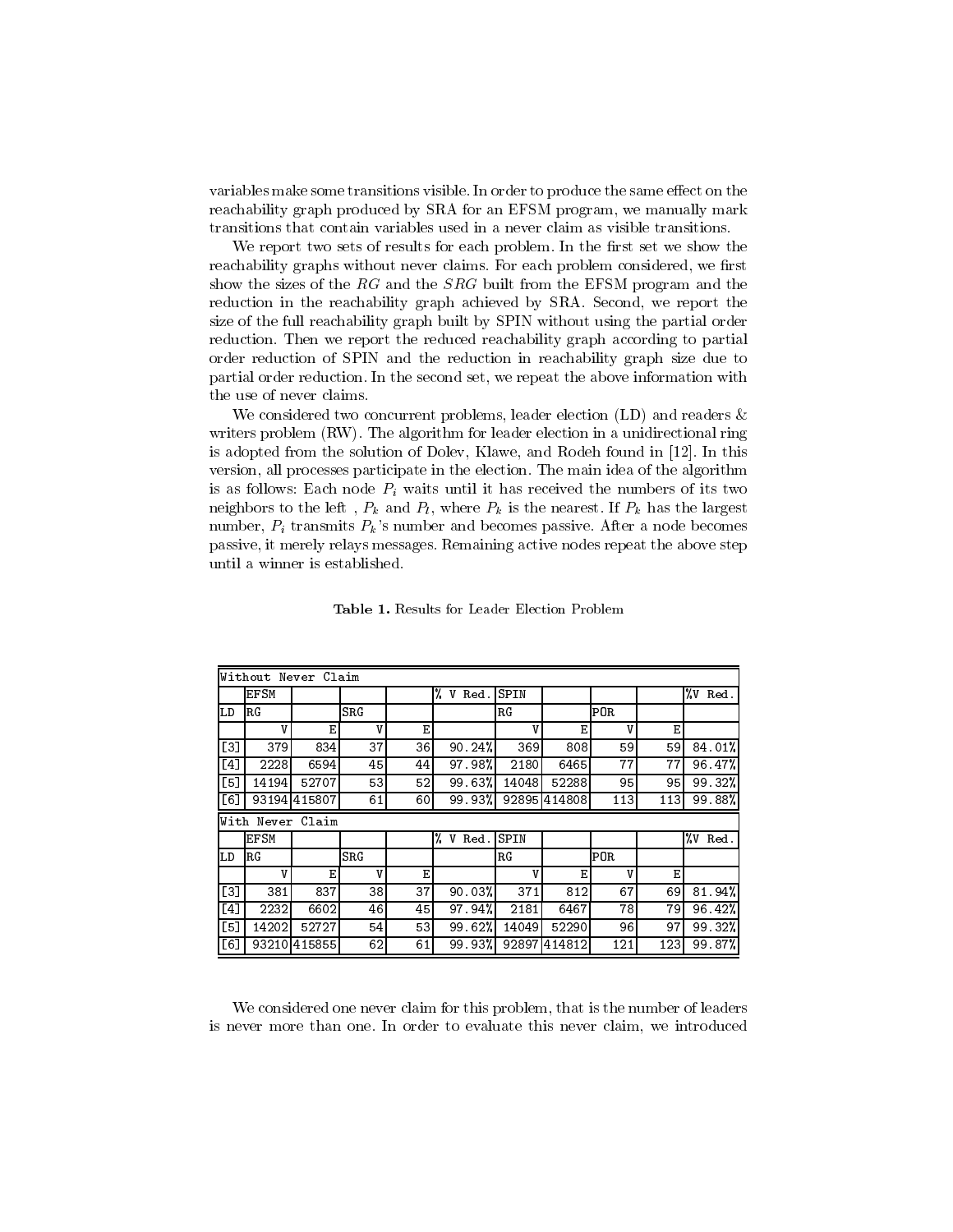the global variable *numLeaders* to both EFSM program and Promela program. The transition updating this variable is added to both programs. In the EFSM program, this transition is marked as visible. Table 1 shows the empirical results for the leader election problem. The first column indicates the problem size in terms of the number of nodes participating in the election.

|             | Without Never Claim |       |       |              |    |            |                    |       |            |              |            |
|-------------|---------------------|-------|-------|--------------|----|------------|--------------------|-------|------------|--------------|------------|
|             | <b>EFSM</b>         |       |       |              |    |            | <b>%V RedISPIN</b> |       |            |              | %V Red     |
| RW          | R G                 |       | SRG   |              |    |            | RG                 |       | <b>POR</b> |              |            |
|             | V                   | E     | V     | Е            |    |            | V                  | E     | V          | Е            |            |
| 1,1         | 111                 | 181   | 82    |              |    | 132 26.13% | 149                | 240   | 121        |              | 170 18.79% |
| 2,1         | 712                 | 1330  | 490   |              |    | 992 31.18% | 1023               | 1901  | 675        |              | 990 34.02% |
|             | 1522                | 2849  | 1064  | 2166 30.09%  |    |            | 1733               | 3218  | 1201       | 1800 30.70%  |            |
| 1,2         |                     |       |       |              |    |            |                    |       |            |              |            |
| 2,2         | 16867               | 33130 | 10581 | 23796 37.27% |    |            | 21192              | 41522 | 12250      | 18591 42.20% |            |
|             | With Never Claim    |       |       |              |    |            |                    |       |            |              |            |
|             | <b>EFSM</b>         |       |       |              | %V |            | RedSPIN            |       |            |              | %V Red     |
| RW          | R G                 |       | SRG   |              |    |            | RG                 |       | <b>POR</b> |              |            |
|             | V                   | E     | V     | E            |    |            | V                  | Е     | V          | Е            |            |
| 1,1         | 178                 | 317   | 153   |              |    | 29714.04%  | 252                | 452   | 229        | 347          | 9.13%      |
|             | 1178                | 2345  | 1066  | 2571         |    | 9.51%      | 1759               | 3534  | 1603       | 2563         | 8.87%      |
| 2,1 <br>1,2 | 2410                | 4811  | 2185  | 5328         |    | 9.34%      | 2969               | 5975  | 2718       | 4422         | 8.45%      |

Table 2. Results for Readers and Writers Problem

The second problem we considered is the readers and writers problem. In this problem readers and writers access a shared buffer through a server. The readers and writers have equal access priorities.

For this problem we considered the never claim stating that the total number of readers and writers active in the database is never more than one. This claim involves two global variables numReaders, numWriters, which keep track of the active reader and writer instances, respectively. The transitions of the server (total of 4 transitions) that updates these variables are included in both EFSM and Promela programs. In the EFSM program these transitions are marked as visible. Table 2 shows the empirical results for the readers and writers problem. The first column indicates the problem size in terms of readers and writers.

Based on the above results for two concurrent problems, we have the following observations. First, the sizes of the full  $RGs$  produced by our algorithm and SPIN are not the same. The reason is probably due to some minor differences in the construction of RG. Second, for the leader election problem, both SRA reduction and partial order reduction signicantly reduced the sizes of the full RGs, with SRA reduction producing smaller reduced graphs. Third, for the readers and writers problem, SRA reduction produces about the same number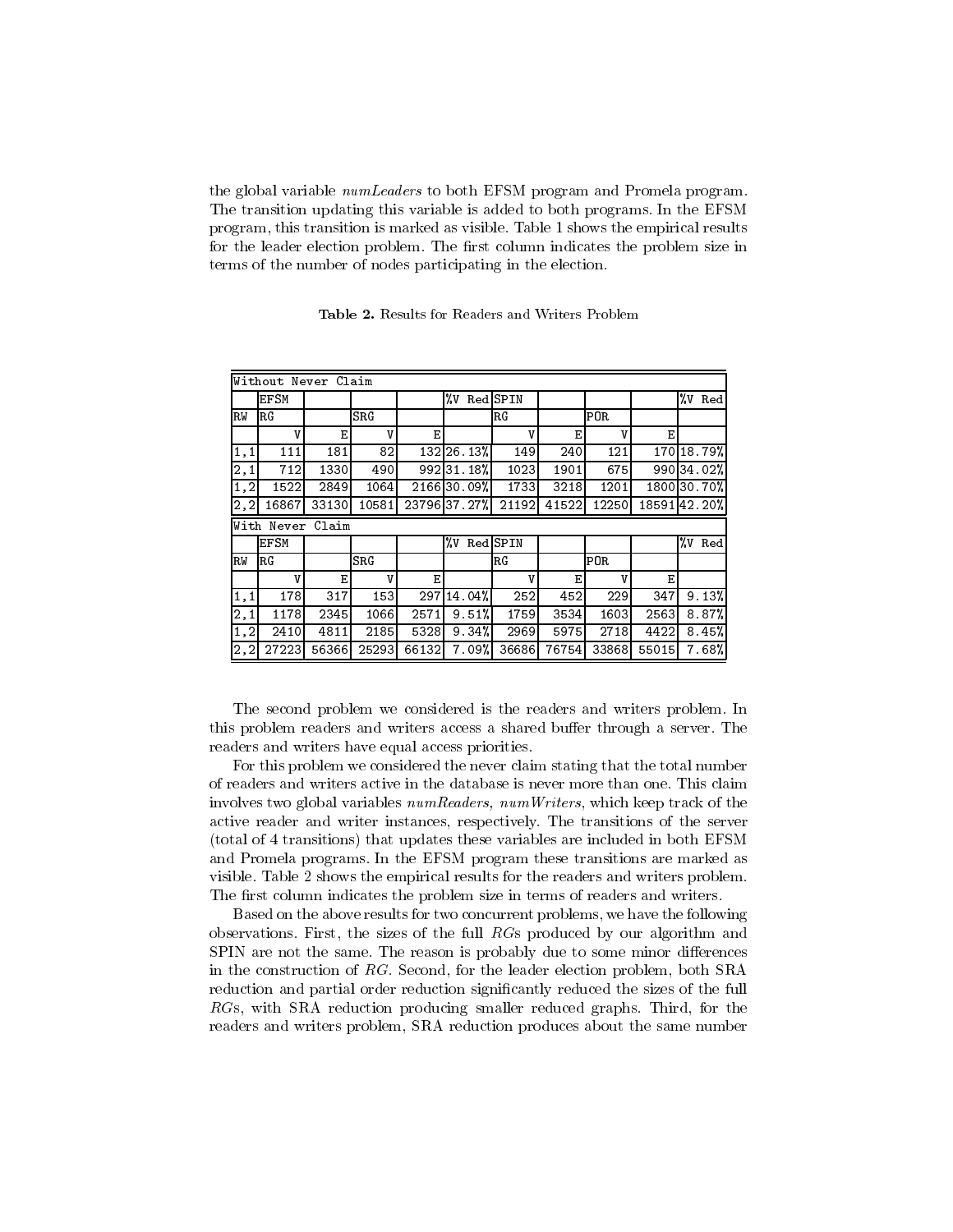of states as partial order reduction. But the former produces more transitions than the latter.

#### $\overline{7}$ Conclusions

In this paper, we have proposed an SRA-based framework for producing a reduced state graph, called an SRG, for a concurrent system in order to allow model checking. We have applied this framework to develop algorithm Generate SRG, which produces an SRG for a system of EFSMs with multiple ports. Based on our preliminary empirical studies, algorithm Generate SRG performs as good as or better than the partial order reduction algorithm in SPIN.

The three-step SRA-based framework proposed in this paper can be applied to any concurrent system for model checking. Step 2 in the framework deals with race dependency and thus requires different definitions of dependency relations for different models of concurrency. Different solutions can be developed for each step in the framework. How to design solutions to minimize the size of the generated SRG for model checking needs further research.

As mentioned in the introduction section, both SRA and partial-order reduction can be used to alleviate the state explosion problem. One ma jor advantage of the SRA approach over the partial-order reduction approach is that the former can be used with compositional techniques while the latter cannot. Compositional techniques build reachability graphs in modular fashion, reducing graphs before using them for composing larger ones. Since it is not known a priori which interleavings of transitions maybe needed in later composition steps, information on all interleavings should be retained. Given  $n$  independent transitions at a global state, partial order reduction techniques select only one of the  $n!$  interleavings. While this approach is sufficient for analyzing a concurrent program, loss of information on other possible interleavings prohibits using the generated reachability graph for compositional purpose. The SRA approach, on the other hand, maintains information on all interleavings by keeping independent transitions of a global state in one edge. This property permits combining SRA with compositional methods. We are currently investigating how to combine SRA with compositional methods.

- 1. Gregory R. Andrews. Foundations of Multithreaded Parallel and Distributed Programming. Addison-Wesley, 2000.
- 2. P.-Y. M. Chu and Ming T. Liu. Global state graph reduction techniques for protocol validation. In Proc. IEEE 8th Intl. Phoenix Conf. on Computers and Comm., March 1989.
- 3. Edmund M. Clarke, Orna Grumberg, and Doron Peled. Model Checking. MIT Press, 1999.
- 4. D. Peled. Combining partial order reductions with on-the-fly model-checking. In David L. Dill, editor, Proceedings of the sixth International Conference on